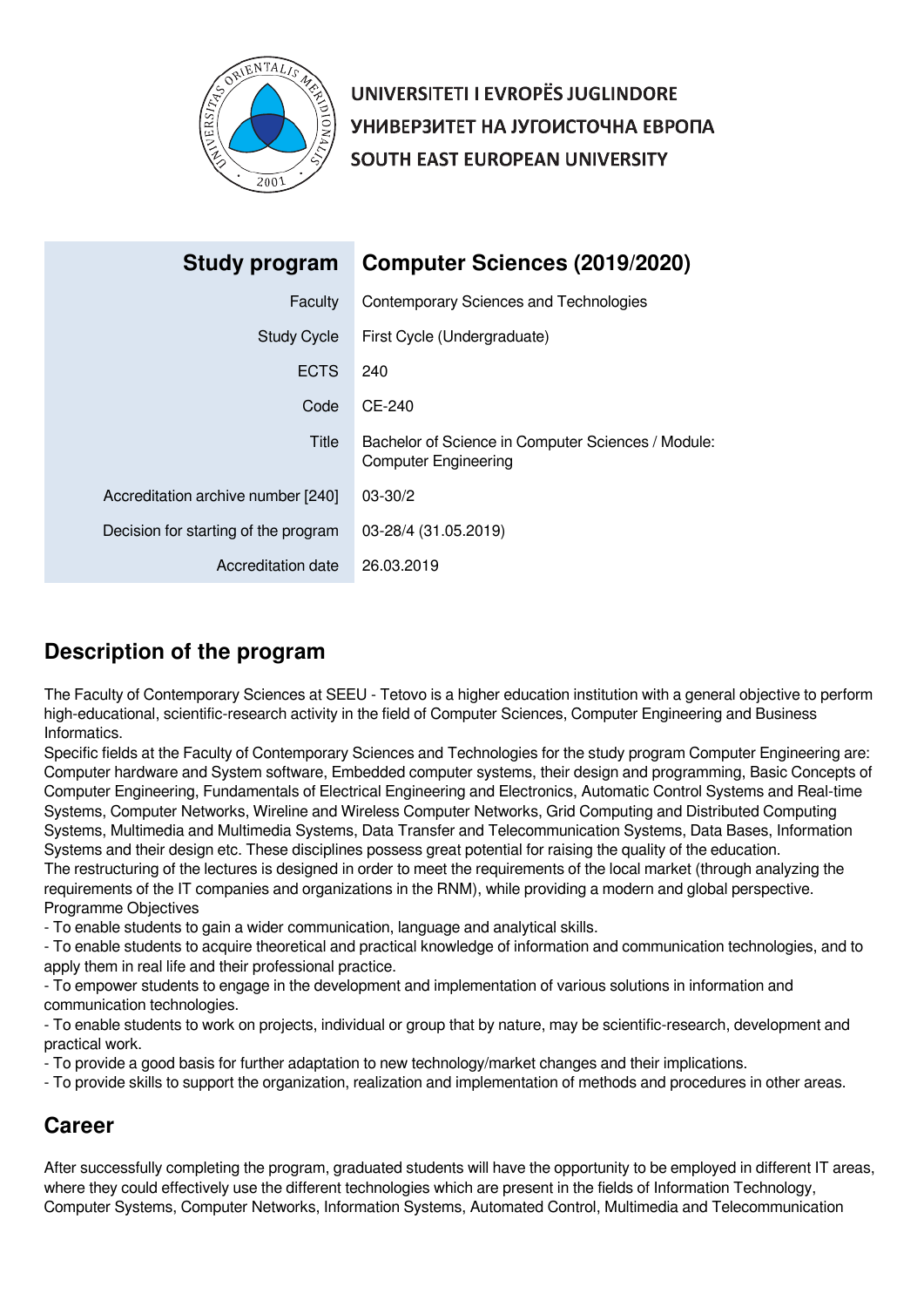Systems, test and validate them, evaluate different platforms and develop optimal solutions. They will be able to: design, create and maintain computer-based systems and computer networks as well as apply hardware-oriented solutions; maintain the system software; maintain automated control systems; develop multimedia systems; manage information and telecommunication systems.

# **Learning outcomes**

## **Knowledge and understanding**

- Demonstrates knowledge and understanding in the fields of Computer Science, Information Technology and fundamentals of Electrical Engineering.

- Demonstrates knowledge and understands the fields of Information Technology, Computer Hardware and System Software, Computer Networks, Information Systems, Control Systems, Multimedia and Telecommunication Systems.

- Has an advanced knowledge of English language.

## **Applying knowledge and understanding**

- Design, create and maintain some computer-based systems as well as apply hardware-oriented solutions.

- Design, implement and service computer networks and communication systems.
- Realize and maintain control systems, embedded systems, multimedia systems and information systems.

- Implement applicable solutions to a hardware-software-oriented problem, starting with the stage of analyzing, designing and implementing to the stage of performing, testing, performance analyzing and maintaining.

## **Making judgement**

- Evaluate, contextualize and take decisions on appropriate hardware and software solutions.

- Use problem-solving techniques to effectively provide ICT solutions.
- Decide on usage of appropriate development tools.

## **Communication skills**

- Participate and organize team work.
- Present, document and communicate technical documentation.
- Evaluate, argument and report solutions to different issues, problems, and ideas in the field of ICT.
- Find, organize and classify information in the field of ICT (hardware/software docs, manuals).

## **Learning skills**

- Is able to learn and use new hardware components.
- Acquires and use new and updated system software.
- Evaluates, learns and uses new tools in creating and/or maintaining hardware-software solutions.
- Demonstrates workshop and laboratory skills.

# **List of courses**

# **Semester 1**

- [CCS-203] [6.0 ECTS] **Programming**
- [CCS-101] [6.0 ECTS] **Introduction to Computer Sciences**
- [CCS-104] [6.0 ECTS] **Calculus 1**
- [3.0 ECTS] **Albanian/Macedonian Language**
- [3.0 ECTS] **English Language**
- [6.0 ECTS] **Elective course (Language, Skills or Culture)**

# **Semester 2**

- [CCE-205] [6.0 ECTS] **Digital Circuits Design**
- [CCS-303] [6.0 ECTS] **Object Oriented Programming**
- [CCS-204] [6.0 ECTS] **Calculus 2**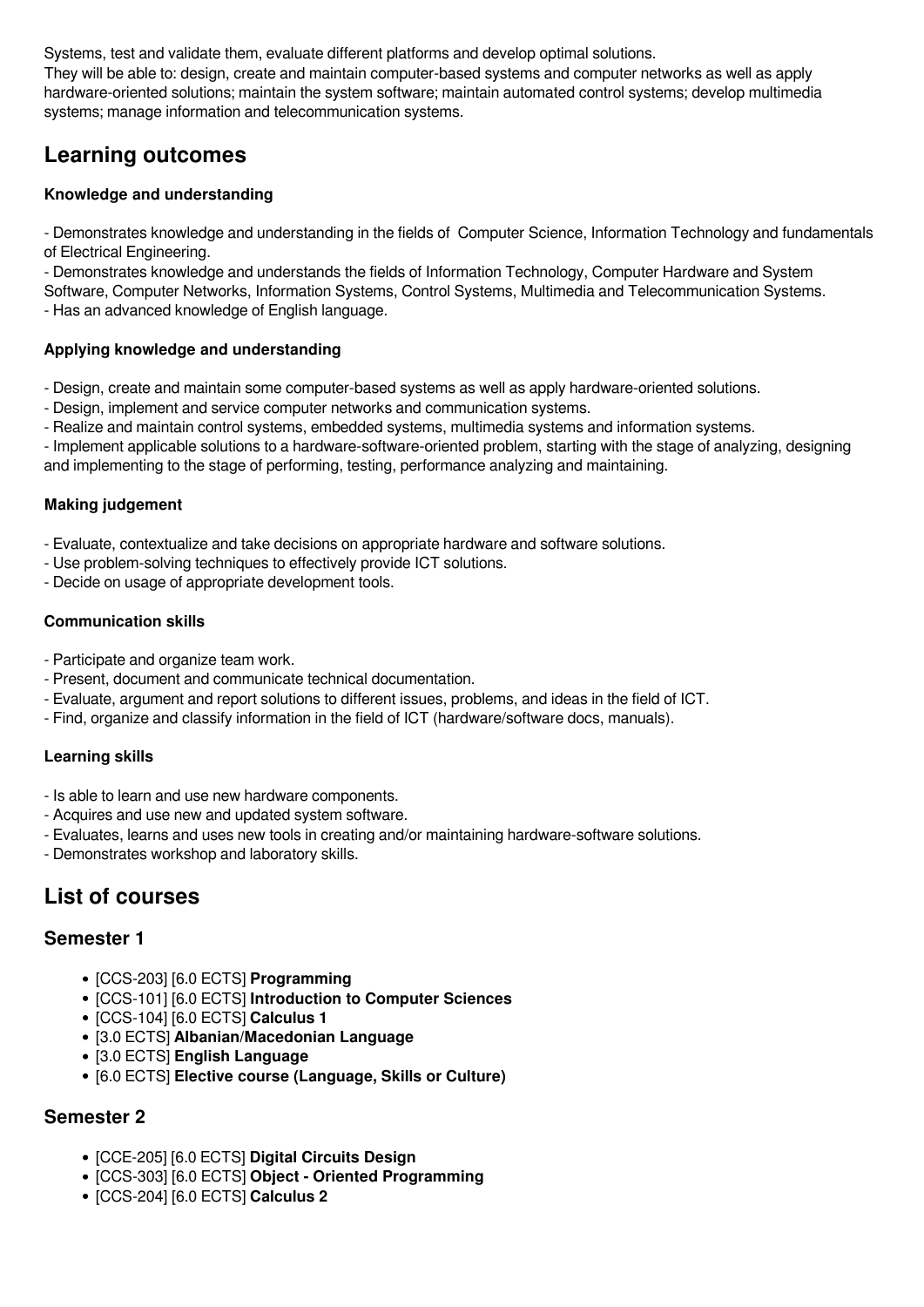- [3.0 ECTS] **Albanian/Macedonian Language**
- [3.0 ECTS] **English Language**
- [6.0 ECTS] **Elective course (Language, Skills or Culture)**

# **Semester 3**

- [CCS-202] [6.0 ECTS] **Computer Architecture**
- [CBI-203] [6.0 ECTS] **Discrete Structures**
- [CCS-301] [6.0 ECTS] **Algorithms and Data Structures**
- [6.0 ECTS] **English for Specific Purposes**
- [6.0 ECTS] **Elective course (Professional)**

# **Semester 4**

- [CCS-401] [6.0 ECTS] **Operating Systems**
- [CCS-403] [6.0 ECTS] **Databases**
- [CCS-402] [6.0 ECTS] **Applied Probability and Statistics**
- [CCE-405] [6.0 ECTS] **Signal Processing**
- [6.0 ECTS] **Elective course (Professional)**

# **Semester 5**

- [CCS-503] [6.0 ECTS] **Computer Networks**
- [CCE-505] [6.0 ECTS] **Embedded Microprocessor Systems**
- [CCS-502] [6.0 ECTS] **Software Engineering**
- [6.0 ECTS] **Elective course (Professional)**
- [6.0 ECTS] **Elective course (Professional)**

# **Semester 6**

- [CCS-602] [6.0 ECTS] **Distributed Systems**
- [CCE-605] [6.0 ECTS] **Software Design and Architecture**
- [CCE-606] [6.0 ECTS] **Software for Embedded Systems**
- [6.0 ECTS] **Elective course (Professional)**
- [6.0 ECTS] **Elective course (Professional)**

# **Semester 7**

- [CCE-703] [6.0 ECTS] **Introduction to Data Science**
- [CCS-701] [6.0 ECTS] **Project Management**
- [CCS-802] [6.0 ECTS] **Logical and Functional Programming**
- [6.0 ECTS] **Elective course (Professional)**
- [6.0 ECTS] **Elective course (Professional)**

# **Semester 8**

- [CCS-804] [6.0 ECTS] **Information Security**
- [EACS-14] [6.0 ECTS] **Intelligent Systems**
- [CCE-603] [6.0 ECTS] **Capstone Project**
- [6.0 ECTS] **Elective course**
- [6.0 ECTS] **Elective course**

# **Description of courses**

# **Core courses**

**Programming**

The course offers an introduction to programming and covers concepts such as basic data types, arithmetic,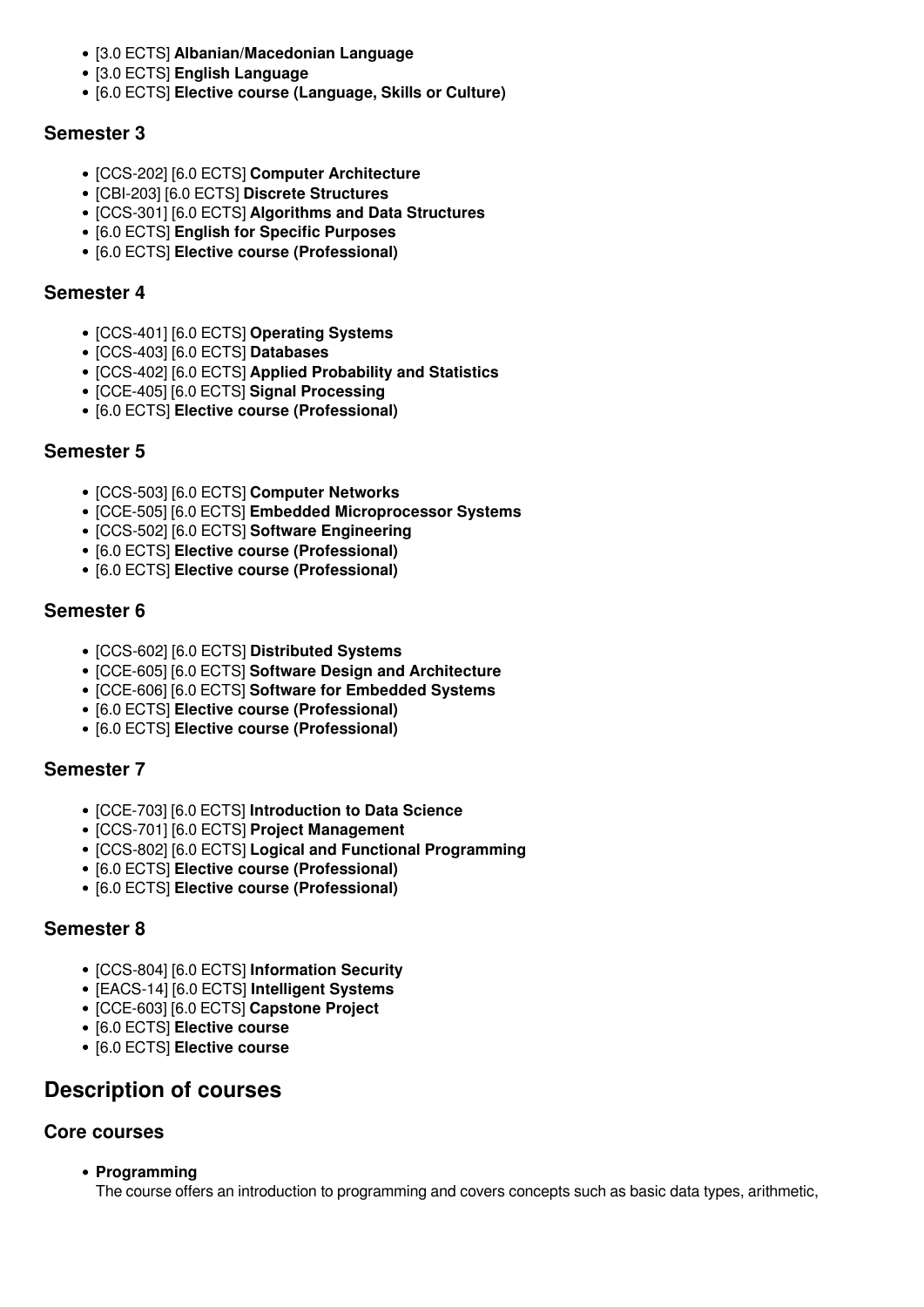operators, input-output commands, conditional structures, loop structures, functions, recursion, algorithms dealing with arrays and matrices, search and sorting algorithms, pointers and pointer operations, declaration of custom data structures.

#### **Introduction to Computer Sciences**

This course presents a wide, integrated introduction to fundamental concepts of computer sciences. The following subjects are covered: history of computing; digital logic and digital systems; introduction to computer architectures, basic algorithmic, problem solving and data structures; introduction to programming languages, operating systems, databases, networks, web and software engineering; application types, including specific software descriptions (word processors, database, browsers, etc. ); traditional and multimedia data processing.

#### **Calculus 1**

The aim of the module is to provide students with mathematical knowledge from the part of functions (as a special mapping), the ways of defining a function, features og the function, continuity of the function. To provide with a knowledge about the limit of a function and other properties as a derivatives of a function. The aim is also to apply the concept of the derivative in finding the monotony and the extreme values of a function which is used in sketching the graph of a function as a very important tool in understanding and analysing everything concerning the given function. Then the aim is to find the integral of a function and to apply it in solving different problems. The aim is also to provide students with numerical methods and solutions of the above mentioned topics in order to have the strightforward application in the field of computer sciences. The aim is also to learn some concepts from matrix computation, determinants and solving the systems of linear equations.

#### **Digital Circuits Design**

The aim of the module introducing the students to the topics that include combinational and sequential circuit analysis and design, digital circuit design optimization methods using random logic gates, multiplexers, decoders, registers, counters and programmable logic arrays.

#### **Object - Oriented Programming**

The course objective is to introduce the student to the basic concepts of object-oriented programming through the C++ programming language. For that purpose the concepts of objects and classes are introduced. Students will be introduced to class inheritance, hierarchy and polymorphism. Upon the completion of the course the student will be capable to understand the principles of object-oriented programming and capable for programme writing by using the C ++ programming language.

#### **Calculus 2**

The aim of the module is to provide students with mathematical knowledge that has a straightforward application for engineers in computer engineering. A part of the concepts dealt within this module are already known to the students, but the aim here is to formalize these to a level up which allows them to provide ideas for solving different practical problems. The aim is to provide students with the knowledge concerning sequences, understand and apply numerical series, Fourier series, then understand the concept of differential equation of the first order and of the bigger order, understand the system of linear differential equations, as well as the Laplass and the inverse Laplas transformation.

#### **Computer Architecture**

This course covers the design and technology behind modern computer architectures and machine programming. It provides a detailed overview of the hardware and software components, the structure, organization and relationship of the subcomponents of a computer, as well as their performances.

#### **Discrete Structures**

The objective of this module is to provide students with mathematical knowledge that have direct application in the Business Informatics field. Some of the concepts provided in this course are already familiar to the students, but the objective here is even greater, to formalize these concepts to an even higher level that will allow them to enrich their range of ideas and apply them while solving various practical problems.

#### **Algorithms and Data Structures**

Through this course, students will learn about fundamental concepts and principles of algorithm analysis and design, and in using different data structures. It reviews different algorithms for solving the same problem. It reviews in details the time and space complexity of algorithms and establishing criteria for finding the best algorithm. It studies the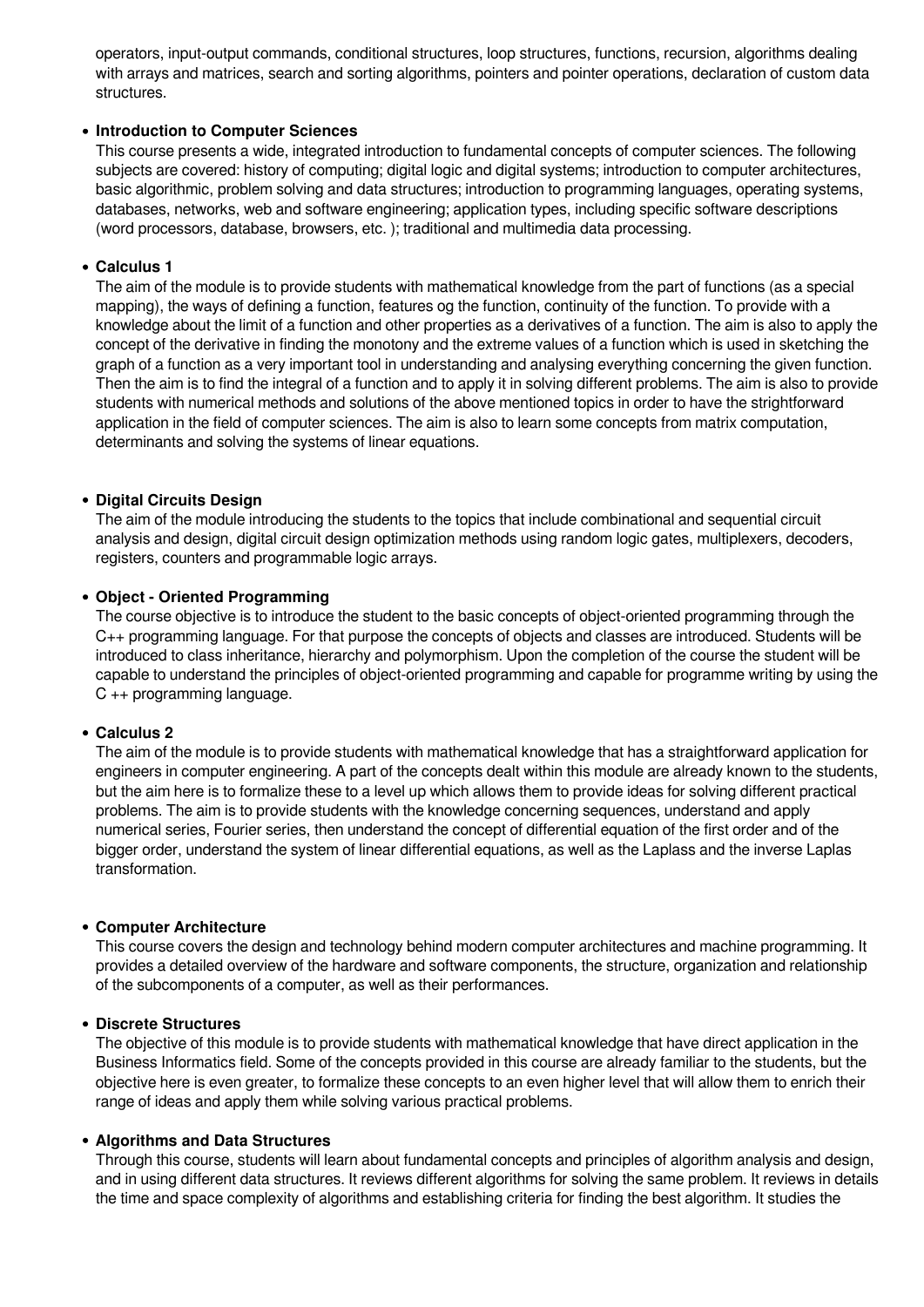design of different, well-known data structures (linear and nonlinear) and considers the possibility of creating new data structures, as well as their concrete application. The final part of the course represents an introduction to graphs and reviewing of basic models for graph-algorithms. Students become familiar with different abstract data types and algorithms, which allow further direct involvement in analyzing, designing and application of specific software projects.

#### **Operating Systems**

The main objective of this course is to introduce the fundamental concepts behind operating systems (OS). As an intermediate level between the hardware and the application level, operating systems need to control and share computer resources. This course starts with a short introduction of the main OS concepts, their evaluation and detailed analysis. The discussion, among others, covers processes and tasks, synchronization points, memory management, input/output devices, file systems and security. The second part of the course deals with the concepts of distributed, multimedia and on-chip operating systems. At the end, the concepts of mobile operating systems will be covered. All these concepts will be accompanied with case studies of specific OS in each category.

## **Databases**

The course is an introduction to the database concepts and systems. After completing this subject, students will be able to use models and concepts while designing databases. They will be able to use and design simple specific databases, based in the relational database model, use MS SQL Server system for managing databases (DBMS), SQL language and implementation of queries.

## **Applied Probability and Statistics**

The course objective is to provide students with the required knowledge of probabilities and statistics that have direct application in computer sciences. The goal is to learn about the processing of statistical data, their rules and presentation, and the laws for appropriate conclusions based on processed data. Furthermore, the students will learn about basic principles of probability and their application in different areas of everyday life, especially in the field of computer science.

#### **• Signal Processing**

• Understanding the display of the signal in the timely and frequency domain; • Understanding sampling, sampling theorem; • Understanding the systems, linear time-invariant system; • Understanding convolution and discrete convolution; • Fourier transform, discrete Fourier transform and use; • z-transform, use of z-transform; • Discrete filter design.

#### **Computer Networks**

The course objective is to introduce the basic concepts and principles of computer networks. It reviews the different network components and their interaction. It provides a detailed overview of network architectures and their design. The course illustrates the concepts behind important network architectures such as Ethernet and the Internet. The students will obtain the skills needed to analyze, design and implement LAN networks and optimization of their performance.

#### **Embedded Microprocessor Systems**

This course aims to give students a thorough understanding of the architecture of microprocessors and microcontrollers, and how they can be programmed. The in-depth analysis of 8-bit and 16-bit architecture is designed to provide students with the fundamentals of microprocessor and microcontroller construction as well as the principles of their evolution. By analyzing different instruction formats, addressing modes and programming models, the course intends to provide students with a methodology for programming in assembly language, as well as programming in C, use of specific libraries and operating systems to design microcontroller based systems. Also, students will learn different aspects of the use of microprocessors and microcontrollers and their communication with external integrated circuits.

#### **Software Engineering**

The course objective is to provide students with in depth, critical and systematic understanding of principles and techniques of software specification, analysis and design, programming, testing and evaluation, maintenance and management with projecting effective software applications. Students will capture clear understanding of tools and methodology for developing software solutions.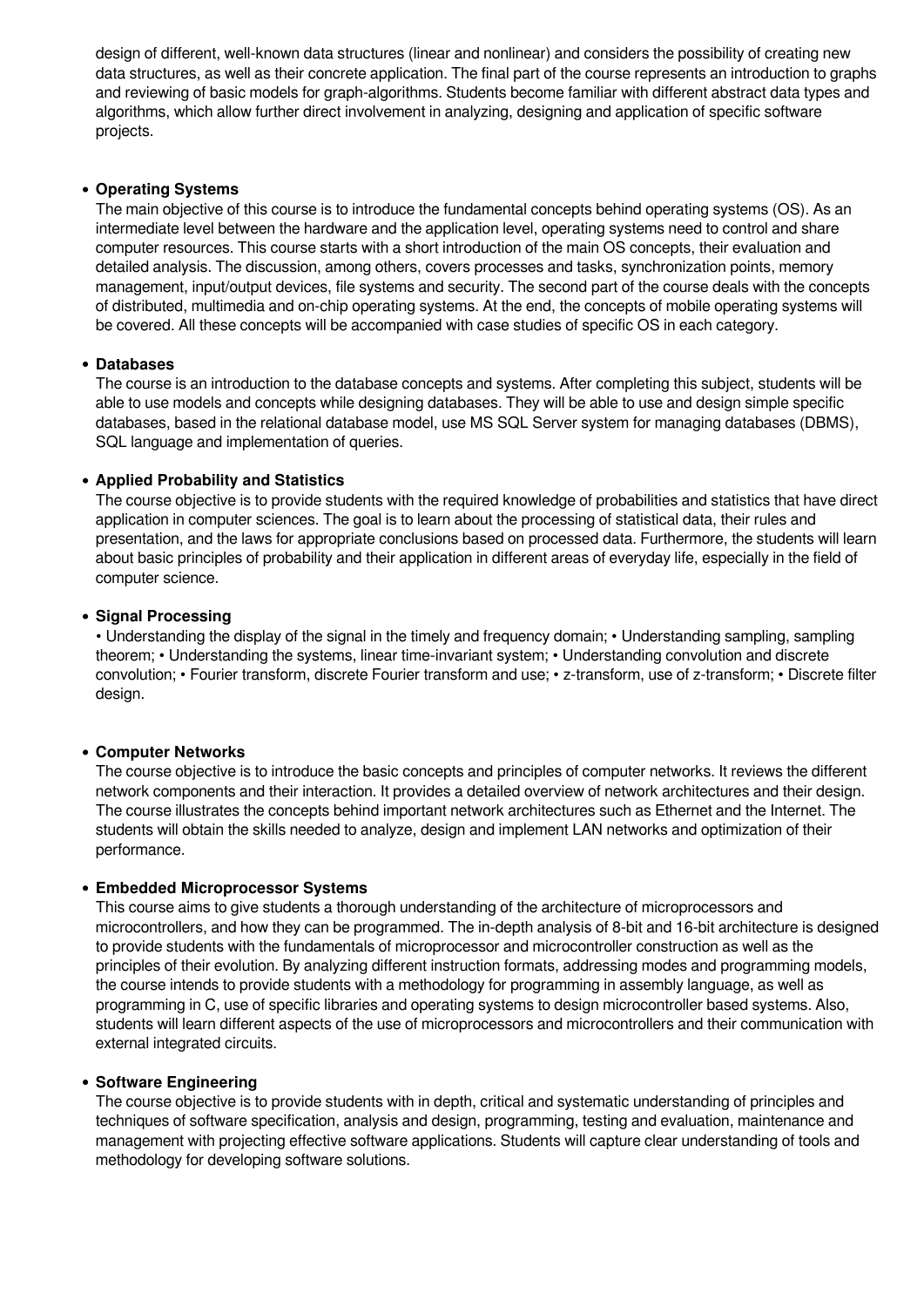## **Distributed Systems**

This course introduces the students with the basic concepts of distributed systems. It provides an overview of distributed system architectures and look to their advantages and disadvantages compared to traditional centralized systems. Students will learn about inter-process communication and network protocols for communication. Students will also be introduced to basics of client-server programming, middleware platforms (CORBA, JavaBeans, DCOM, .NET), Web Technologies and Web Services as distributed system technologies. The last part of this course deals with transactions, nested transactions and distributed transactions. The students will familiarize with standard application solutions for distributed systems.

#### **Software Design and Architecture**

The course objective is to explore the application of software design principles and the design of applications. It teaches the principles and concepts involved in the analysis and design of large software systems, the architecture and design of complete systems, building on components and patterns.

## **Software for Embedded Systems**

This course aims to provide students with a general introduction of embedded systems, their use and the principles of their design. The design of embedded systems requires a thorough understanding of different levels, ranging from basic hardware specifications to high level programming. Students will learn about different microcontroller architectures and their programming in assembler and C language. Also, students are introduced to a variety of operating systems used for the realization of embedded systems and the principles for programming applications on these operating systems.

## **Introduction to Data Science**

• To be able to understand basic data analytics methodologies. • To be able to use tools that are used for data analytics. • To be able to practically apply their knowledge from the fields of statistics and data analytics. • To be able to present their results through various reporting and data visualization techniques.

#### **Project Management**

The course introduces the area of software project management, presenting techniques and approaches and aims to develop a critical awareness of the challenges and shortcomings of the area. The module is based on knowledge of Software Engineering and in other Information systems courses.

#### **Logical and Functional Programming**

This course aims to introduce logic programming paradigm through Prolog language. The subject focuses on syntax and the semantics of Prolog, the working of a Prolog interpreter and various applications of Prolog. In particular, its application database querying, parsing, meta-programming, and problem solving in Artificial Intelligence (AI).

#### **Information Security**

This course teaches principles of computer security from an applied viewpoint and provides hands on experience with security threats and countermeasures. The course additionally covers principles and skills useful for making informed security decisions and for understanding how security interacts with the world around it. Applied topics include cryptography, authorization control, operating systems security, and web and network security. Other topics include general security principles, human factors such as trust and social engineering, the security of complex systems, and the economics of security. The course aims to balance theory and practice.

#### **Intelligent Systems**

This subject aims to give an introduction to the rapidly-developing field of intelligence systems and to cover techniques used by this subject and by other artificial intelligence subjects in the faculty of contemporary science and technologies. Having successfully completed this subject, students will be able to demonstrate knowledge and understanding of the principal achievements of intelligent systems, main techniques that are used in IS, and their range of applicability.

#### **Capstone Project**

In this course, students will work on completing an applied or theoretical project. The aim of the course is to enable students to integrate the knowledge gained from the courses across the curriculum, in order to deliver a 'product', such as software or thesis. The students will have opportunity to gain experience in designing, programming, and evaluating a computer engineering project. At the end, students document their works in form of written reports and oral presentations, which are evaluated by a faculty committee.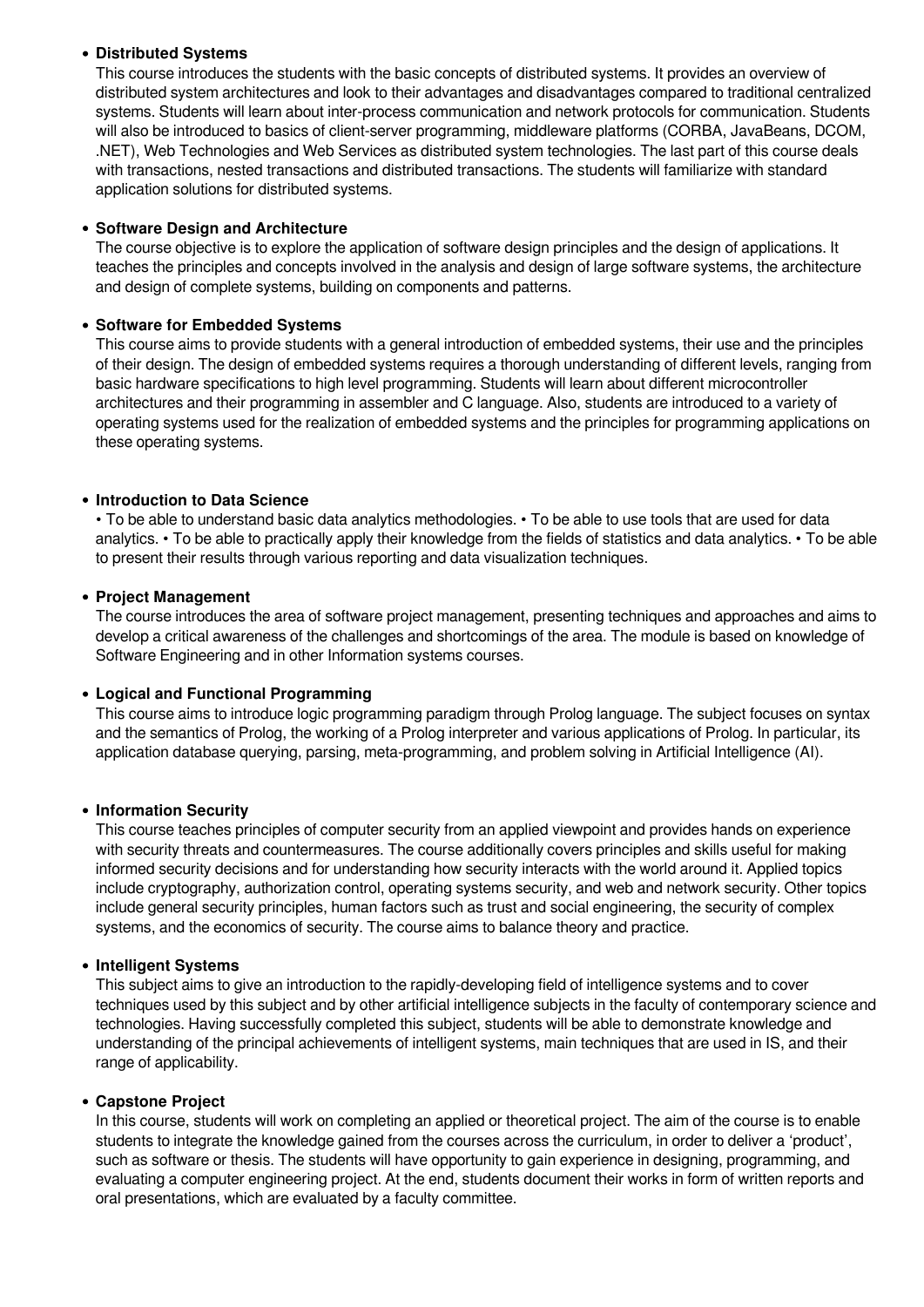# **Elective courses**

## **Macedonian Language for Beginners 1**

The programme Macedonian Language for Beginners 1: reading, writing, listening and speaking. Through special exercises and lectures introduction to basic communication in Macedonian language is provided, i.e. introducing, greeting, presentation, enriching vocabulary and write and understand short texts. When we created this program we took into the consideration that students can apply the acquired knowledge further. The material is processed under the principle of combined lectures and exercises, and continuous tasks through which students are actively involved during class and participate with their questions and suggestions.

## **Macedonian Language for Beginners 2**

The programme Macedonian Language for Beginners 2 includes: reading, writing, listening and speaking activities. In this course the following issues are covered: daily routines, planning activities for the next period, description of persons, places and objects. When we created this program we took into the consideration that students can apply the acquired knowledge further.

## **Macedonian Language Intermediate Level 1**

The curriculum for Macedonian Language intermediate level 1 includes: reading, writing, listening and speaking through which the students: will enrich the vocabulary through appropriate texts for daily activities (in a bank, in a library, in a ministry, etc.) and will improve the skills for professional writing and speaking that are necessary for clear and effective communication in their further professional career. A special, continuous emphasis on the overall activity is placed on the linguistic elements, that is, on the spelling and grammar of the Macedonian standard language. Experts as one of the key elements for good written expression state the correct use of language.

## **Macedonian Language Intermediate Level 2**

The curriculum for Macedonian Language intermediate level 2 includes: reading, writing, listening and speaking. Special emphasis is placed on the development of students' communication skills, or the use of language in daily activities and professional context, enriching the vocabulary and acquiring knowledge about the structure and types of professional texts. Different communication styles will be covered, with the goal being for students to establish good communication with the audience through their texts and to attract and retain their attention.

## **Macedonian Language for Professional Purposes 1**

Upon completion of the course Macedonian for Professional Purposes 1, students are expected to broaden and strengthen their abilities for more advanced written and oral expression in Macedonian in the context of the different professional settings. Students are expected to be able to read, write and comprehend various professional texts in Macedonian. They are also expected to acquire knowledge and skills about the general terminology from the field of law, business and economy, administration, computer sciences, language and communication and to be able to use that terminology in the framework of their future professions. Besides accomplishing these professional aims, students are expected to become more autonomous language learners and be able to think critically about different topics in a multilingual and multicultural environment.

## **Macedonian Language for Professional Purposes 2**

Upon completion of the course, Macedonian for professional purposes 2, students are expected to reconfirm and expand further their abilities for advanced written and oral expression in Macedonian, in the context of their future professions. They should be able to read, write and comprehend different kinds of professional texts in Macedonian, to analyse and discuss those texts, as well as to create their own documents, including professional biography in Macedonian (CV). They should also expand the knowledge of specific terminology from the field of law, business and economy, administration, computer sciences, language and communication and be able to use that terminology in simulation of authentic situations from the professional environment, in debates and exchange of opinion regarding different aspects of these professions.

## **Albanian Language for Beginners 1**

Albanian Language course for beginners 1, 2 is prepared with the purpose to enable the students, who do not have basic knowledge of the Albanian language, to get to know the characteristics of this language, to gain knowledge of the linguistic structure of the Albanian language, and to extend and apply their knowledge in everyday situations. Correspondingly, they will gain knowledge on the structure of the Albanian language, will overcome a modest set of various lexical and grammatical categories which will enable simple conversations.

## **Albanian Language for Beginners 2**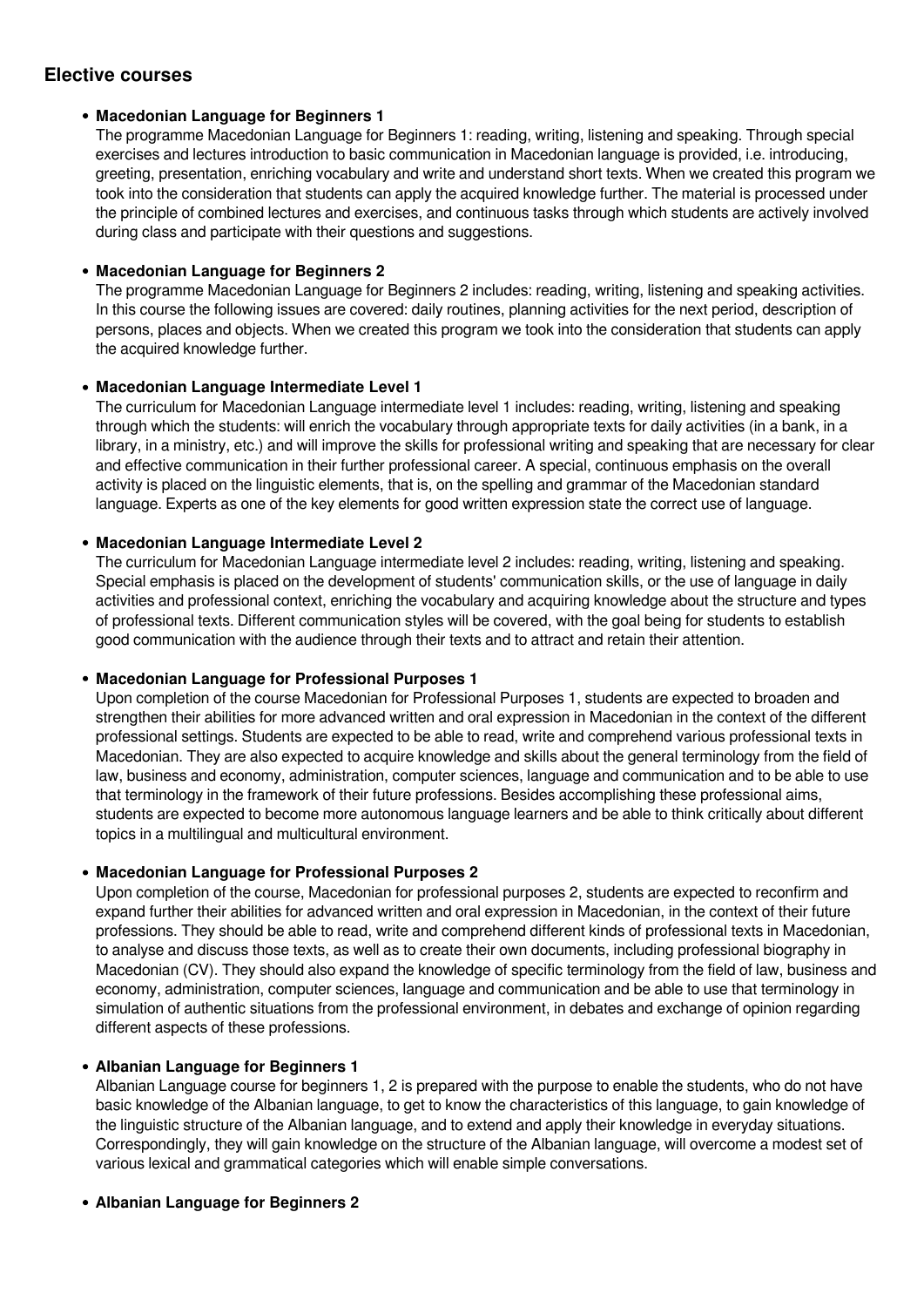Albanian Language course for beginners 1, 2 is prepared with the purpose to enable the students, who do not have basic knowledge of the Albanian language, to get to know the characteristics of this language, to gain knowledge of the linguistic structure of the Albanian language, and to extend and apply their knowledge in everyday situations. Correspondingly, they will gain knowledge on the structure of the Albanian language, will overcome a modest set of various lexical and grammatical categories which will enable simple conversations.

#### **Elementary English**

By the end of this course students are expected to be at A1 level of the Common European Framework (CEF) and should be able to understand and use familiar expressions and very basic phrases aimed at the satisfaction of needs of a concrete type; ask and answer questions about personal identification and personal relations; students should be able to introduce themselves and others by using pronouns and possessives, use greetings, name things in the classroom, distinguish between singular and plural. Students should be able to describe a typical day, recognize and use simple constructions in order to describe their daily routine; talk and write about their everyday lives, leisure; ask and answer questions about food and drink. students should be able to give dates, use appropriately the vocabulary related to months in the year, make polite requests, describe places; choose a destination and give directions; discuss likes and dislikes.

#### **Pre-Intermediate English**

By the end of this course students are expected to be at A2 level of the Common European Framework (CEF) and should be able to understand and use correctly expressions and phrases aimed at the satisfaction of needs of a concrete type; ask and answer questions about personal relations, describe different jobs, talk and ask about people's working lives, ask about and describe someone's job and make appointments. They should be able to talk about events in the past, describe places, travel and personal histories; choose a destination and give directions; to talk about everyday office activities, express obligation, talk about daily journey. They should be able to talk about things and jobs in the house, understand and give advice and express their opinions; discuss likes and dislikes.

#### **Intermediate English**

By the end of this course students are expected to be at B1 level of the Common European Framework (CEF) . They should be able to ask and answer questions about university degrees, job skills and situations; invite and respond to invitations. Students should be able to ask about or describe family relationships and marital status and they should be able to recognize and use appropriately vocabulary related to degrees and university education, art, travelling and sport.

#### **Upper-Intermediate English**

By the end of this course students are expected to be at B2 level of the Common European Framework (CEF); They are expected to be independent users of English language and to implement some of the following language functions: give advice; ask and answer questions about university degrees, job skills and situations; invite and respond to invitations, read and listen for gist, detail and comprehension.

#### **Advanced English**

Upon successful completion of the course, the students' proficiency level should be at C1 according to Common European Framework. As a result, the students should be able to deliver successfully oral presentation, participate in an online debate/ discussion forum stating their opinion and arguments and give feedback to others in a constructive manner. In addition, the students should be able to listen and read for gist and detail and write an argumentative paragraph and essay stating their opinion. They should write a problem solution paragraph and essay. They should be able to present visual information in a form of Power Point poster presentations for a given topic.

#### **German Language**

After completing this course, students will be able to gain appropriate knowledge according to the European Language Framework (specifically and concretely determined by level). In addition, students are expected to become more autonomous and more responsible language learners. By the end of the course, students will be able to think critically and make conclusions about different topics based on the texts that they have read, as well as to express their thoughts and opinions in written and spoken German.

#### **Italian Language**

The purpose of the course is for students to get acquainted with the Italian culture, the Italian civilization and the Italian language. The idea is for students to know a slightly different reality, which may help them to become aware of themselves, as well as in creating a better picture for themselves and for their future. Corresponding to the level (from A1 to B2), which students choose, or the levels that they will follow in the semesters they have at their disposal for a free elective subject, the matter progresses deeper. The first level starts from basic settings such as: orthography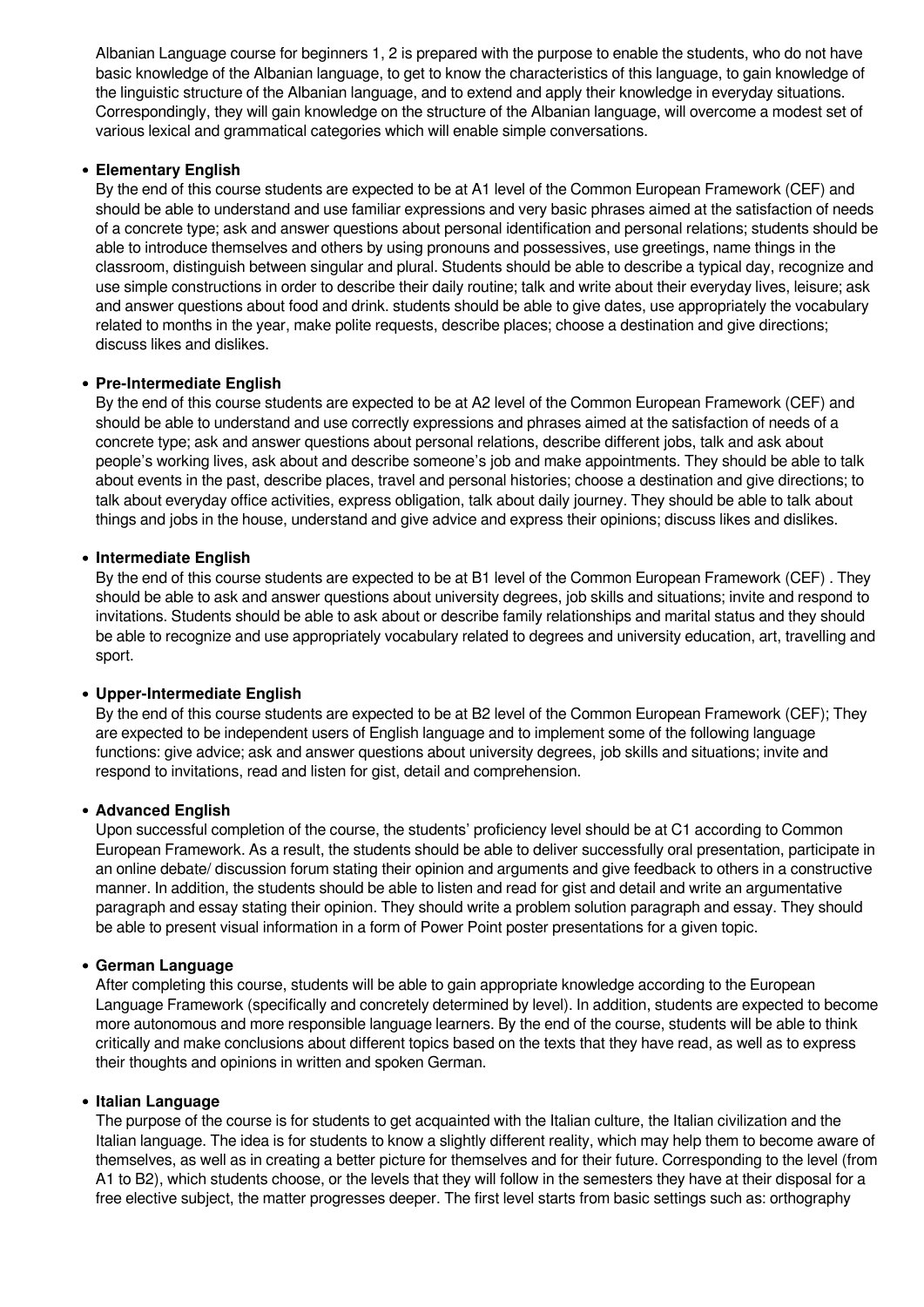(spelling), pronunciation, vocabulary for managing simple, everyday language situations (personal presentation, presentation of others, orientation in space and in time, communication expressions in a bar, restaurant, supermarket, on the market), and it is reaching more complex constructions in the continuing stages, which refer to the expression of attitude, desire, need, telling past events, talking about future actions, etc. Grammar is introduced inductively (through awareness of situations (audio recordings, videos, films, various texts) and conclusions), in which the students themselves playing the key role, with their active participation in the lectures.

#### **French Language**

The purpose of this course is for students to strengthen their language skills and competencies, as well as to develop four communication competencies, particularly in the following areas: • to be able to express an opinion, • to be able to express their feelings, • to understand the essence of an expression, thought or idea, • to be able to argue and defend their opinion. • to manage different situations, • to maintain a simple and coherent speech, • to tell an event, • to talk about a dream or experience, • to present the reasons for a project or idea, • to communicate spontaneously.

#### **Human Rights and Freedoms**

Aims of the course: The struggle for human rights begins with the historic efforts to identify them. Over the time, the corpus of rights and freedoms that are incriminated by laws or international treaties is expanding but it certainly does not prove that the same are respected in practice. Human rights at the first were considered as internal matters of states (under the principle of absolute sovereignty of states) and only in more recent times have gained the title of jus cogens norms. This course will study how to develop doctrine on human rights, types and categories of human rights and will be studied the relevant documents that regulate certain rights. The purpose of this course is: to introduce students to the concept of international law on human rights, implementation of the same, influence in the formulation of national policies; This will encourage students to critically reflect on the relationship between international law and national law; make them aware of current international events, how they affect the daily lives of people in the world; encourage students to contribute in matters of drafting laws for the protection of human rights.

#### **Assisted Reproductive Technology and Law**

Aims of the course: This course aims to emphasize the fact that in the modern society, there is no one universal, generally accepted model of family and parenting. By studying the subject 'Assisted reproductive technology and Law', students will gain knowledge about new artificial reproductive technologies that are part of the contemporary natal policy. In more detail, students will be introduced to all artificial reproductive technologies, such as artificial insemination, in vitro fertilization, surrogate motherhood, the birth of children from a woman with sperm donation, posthumous reproduction, co-parenting, 'three parent' baby technique, cryopreservation of gametes or embryos. Students will have the opportunity to be informed that there are many other opportunities offered by science but are forbidden, for example, cloning, gender selection, improvement of the physical, intellectual or other capacities (eugenics) of the future child, etc. By studying this course students are expected to develop their critical thinking by debating the complex set of moral, ethical and legal dilemmas regarding these new reproductive technologies.

#### **Intercultural Communication**

Having completed this course the students will able to identify global questions and problems from the perspectives of different cultures, the communication dynamics in the other cultures, the similarities and the differences between their values and those of other cultures, as well as the similarities and differences between their communication practices and those from other cultures. In addition, students are expected to become more aware of the stereotypes that society has for different cultures and as a result will better understand their place in the global community. The students will start thinking critically about topics related to their ethnicity, gender identity, class, religion, national origin, age and other demographic characteristics and their impact on the communication process. After finishing, the students will also gain communication skills for working in groups through participation in research projects and will acquire the necessary skills to present their research projects.

#### **Web Creation**

Aim of this course is developing even a simple web page according to current standards, requires knowledge of Hypertext Markup Language (XHTML) and Cascading Style Sheets (CSS). Most of the websites also use images, whether in the form of banners, buttons, logos, photos or scans. Adobe Fireworks is built as a tool to create and manipulate images from the web and to allow the makers to optimize these images in order to reduce the file size. Firework also provides an excellent integration with Dreamweaver. This series provides a comprehensive introduction to XHTML, CSS and creating web graphics.

#### **Digital Media Design**

The aim of this course is designing and processing raster and vector graphics through the leading programs Adobe Photoshop and Illustrator, as well as designing and publishing commercial materials for print using Adobe InDesign.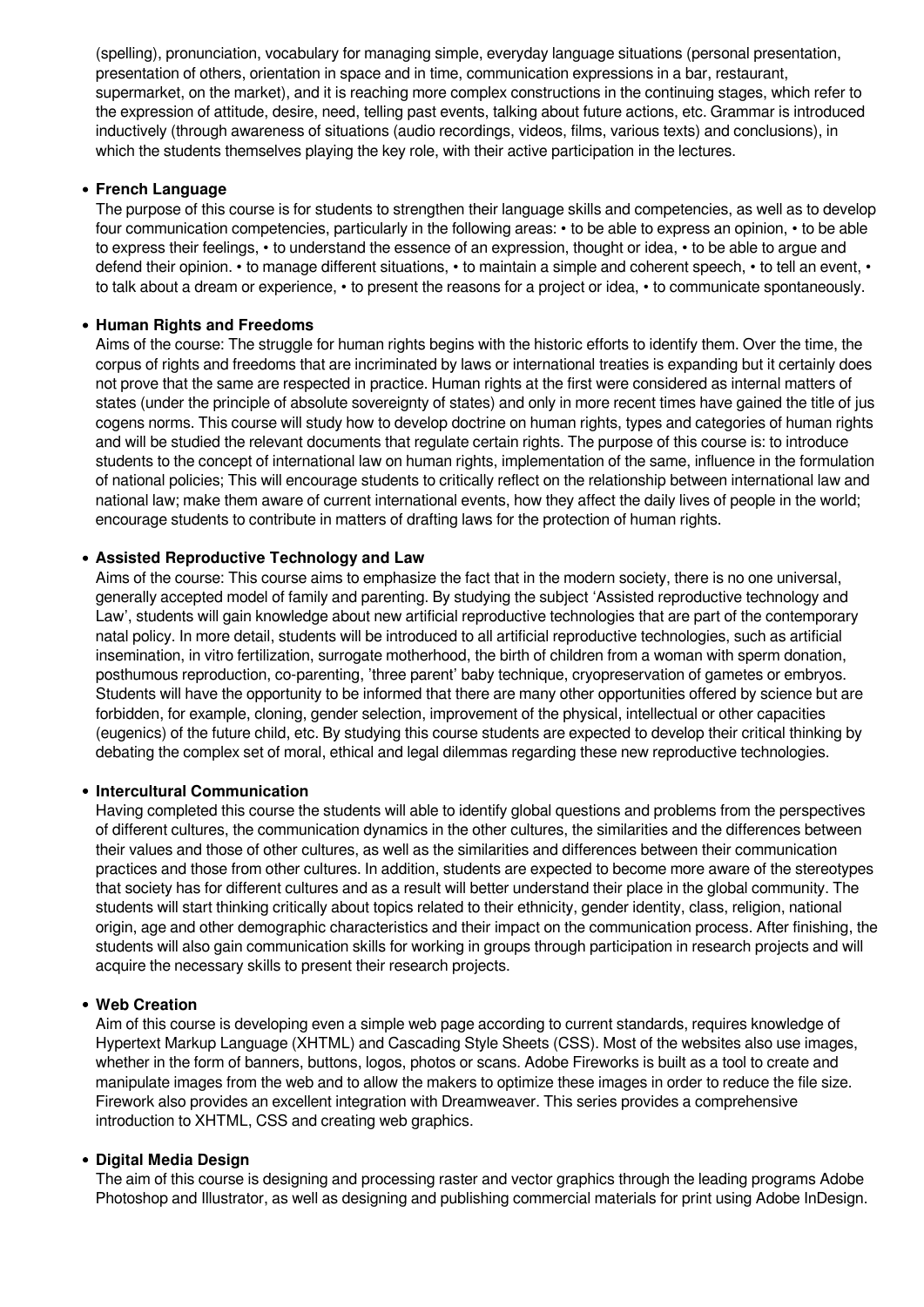## **IT Skills Office Productivity**

This program builds skills that help students improve their classroom and careerIT productivity. The program offers a wide range of modules that include: COMPUTER ESSENTIALS - skills and concepts relating to the use of devices, file creationand management, networks and data security. ONLINE ESSENTIALS - skills and concepts relating to web browsing, effective informationsearch, online communication and e-mail. WORD PROCESSING - skills to accomplish everyday tasks associated with creating,formatting and finishing word processing documents, such as letters, CVs, and otherdocuments. SPREADSHEETS - skills to perform tasks associated with developing, formatting,modifying and using a spreadsheet, to use standard formulas and functions, and to competently create and format graphs or charts. PRESENTATION - create professional standard presentations. Perform tasks such as creating, formatting, modifying and preparing presentations using different slide layouts for display and printed distribution. USING DATABASES - use a desktop database effectively. Understand the main concepts of databases and demonstrate the ability to use a database application: creating and modifying tables, queries, forms and reports, and preparing outputs ready for distribution. Learning to relate tables and to retrieve and manipulate information from a database by using query and sort tools.

## **Microsoft Office Access**

Microsoft Official Academic Course (MOAC) for Access 2016 provides the hands-on experience to increase your personal productivity skills. This program is divided into 15 lessons cover all product areas required. to pass MOS exam 77-730.

## **Microsoft Office Excel**

Microsoft Official Academic Course (MOAC) for Excel 2016 provides the hands-on experience to increase your personal productivity skills. This program is divided into 15 lessons cover all product areas required to pass MOS exam 77-727.

## **Microsoft Office PowerPoint**

Microsoft Official Academic Course (MOAC) for PowerPoint 2016 provides the hands-on experience to increase your personal productivity skills. This program is divided into 11 lessons resources cover all product areas required to pass MOS exam 77-729.

#### **Microsoft Office Word**

Microsoft Official Academic Course (MOAC) for Word 2016 provides the hands-on experience to increase your personal productivity skills. This program is divided into 11 lessons resources cover all product areas required to pass MOS exam 77-725.

#### **Legal Writing and Reasoning**

Aims of the course: The course purpose is to provide the basic knowledge of legal writing and justification to the first year students of Legal studies and Criminalistics and Security studies. In this course, there will be gained knowledge for the legal writing and reasoning principles and basic guidelines for it, by applying the various methods of legal writing of normative legal acts (regulations, laws, decisions, judgments, contracts, wills etc.) and acts (CV, claim, competition, application, notification, plaint etc.). For law students this course is more than necessary. They have to take advantage of the proper legal writing skills and the proper reasoning of what they are writing legally, because the mastery of legal writing is essential to any lawyer in his upcoming professional work.

#### **Information Technology (IT) Law**

Aims of the course: The main goal is for students to become familiar with the possibilities of applying information and communication technologies in the legal profession. Students will be introduced to the general conceptual foundations of legal informatics. Special emphasis is on acquiring skills, that is, practical knowledge in finding and using legal information with the help of new technologies, databases and search engines. Students will also be familiar with the basic issues of e-governance, e-commerce, e-procurement, e-justice and e-democracy.

#### **Professional Careеr Development**

The course is designed to develop and improve the abilities and skills of students to search for work and to succeed in their workplace. This course includes a package of materials, practical exercises and experience of people in practice in order to better prepare students for the labor market, which is more and more competitive. The course aims at enabling students to produce a quality CV, a motivation letter, and prepare them for the interview. Additional fields that are addressed in this course are: self-assessment, workplace analysis, job description etc. So students at the end of the course are provided with a portfolio of documents that will be needed to apply for job and to have a competitive advantage in the labor market.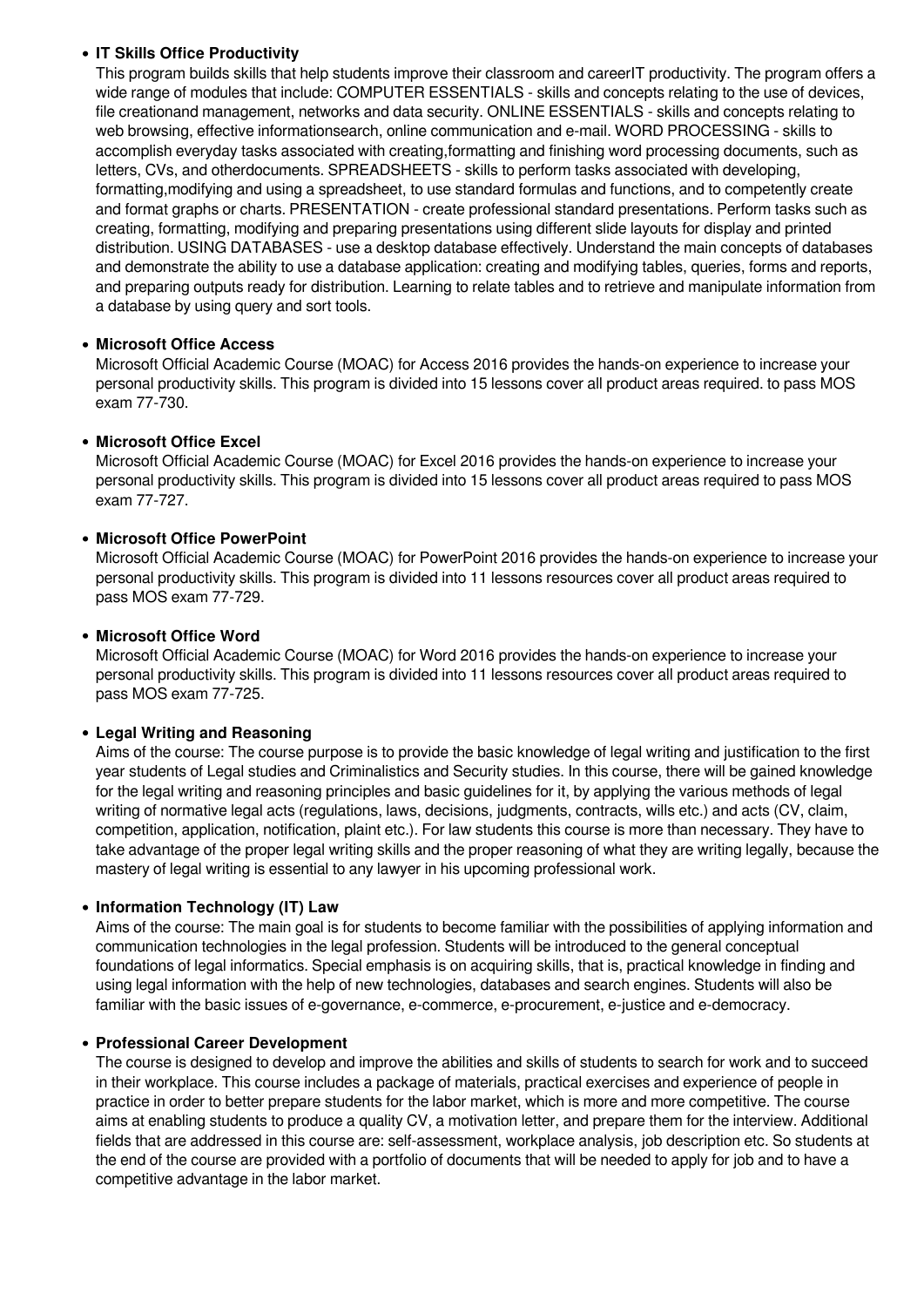#### **Administrative Terminology and Nomotechnics**

In this course, students will acquire basic knowledge about the scientific discipline of Administrative Terminology and Nomotechnics, legal issues in the creation of draft acts of national legislation. Also, students will learn the techniques of creating international legislation, the procedures for adopting legal acts (laws, by-laws) ets.

#### **Social Skills Development**

In this course, students will acquire basic individuals with interpersonal skills, build positive working relationship with others through understand emotions, share differences, resolve conflicts, giving or receiving feedback in a constructive manner. They interact successfully to gain consensus from stakeholders and decision makers and foster positive communication climate within the challenging workplace environment. They rise to the top in their personal effectiveness, help to reduce the cost of rehiring and training cost and contribute significantly to the organizational growth.

## **Career Search Strategies**

This course is designed to be beneficial to all students, both for those who are actively in the job search and for those who are already employed. The course has been extremely helpful to students making the transition from an academic environment to a career setting. Transitions involve change and change brings on a flurry of questions about the unknown. Sometimes the unknown relates to options, starting salary, earning potential, risk, security, location, training, lifestyle considerations, etc. Career planning is like a "wheel" with four spokes, rolling continuously and collecting new career-related information as it moves. The information collected provides data, enabling you to answer questions and ease the transition.

## **Selected Chapters in Computing**

This course presents a wide, integrated introduction to fundamental concepts of computer sciences. The following subjects are covered: history of computing; digital logic and digital systems; introduction to computer architectures, basic algorithmic, problem solving and data structures; introduction to programming languages, operating systems, databases, networks, web and software engineering; application types, including specific software descriptions (word processors, database, browsers, etc. ); traditional and multimedia data processing.

## **Web Technologies**

The main objective of the course is to give students a practical knowledge of basic mechanisms, services and protocols of the global network - Internet. The course provides mastering of the overall architecture of an effective, scalable and secured web page. The students will acquire deep technical knowledge of HTML (lists, tables, figures, multimedia and forms), CSS (formatting, styles and layouts), and JavaScript (variables, conditions, loops and functions) important in building web pages.

#### **Academic Writing in English**

In this course, students' academic writing skills will be enhanced in a variety of ways. Students will be enabled to communicate their ideas in a clear, fluent and effective way in order to produce a piece of writing. Students' academic writing skills will be developed through activities that promote writing like: writing different types of paragraphs and essays. In addition, students will be introduced to paraphrasing and citing rules as well as will be made aware of what plagiarism is. Giving feedback on students' pieces of writing will involve self-correction, peercorrection and teacher-correction of content, organization and language errors.

#### **Academic Writing in Albanian**

By the end of each level, the students are expected to write an essay and a research paper based on the rules learned during the semester. Specifically, from them it is expected to know the function, the structure and the different types of paragraphs, ways of choosing research topics, collecting the material, the rules for source documentation and the final model.

#### **Academic Writing in Macedonian**

After finishing this course, the students are expected to gain appropriate knowledge and advanced communication in Macedonian language with particular emphasis on writing skills. In addition, it is expected that students will become more autonomous and responsible learners. Moreover, students will be able to improve their writing skills in more levels and thereby they will become more confident and more competent when writing in Macedonian. They will be able to reflect critically on different topics, to make conclusions and they will develop skills for excellent written and oral communication in Macedonian.

#### **Albanian Language for Specific Purposes**

The subject aims at improving and perfecting the expression of Albanian language (speaking and writing).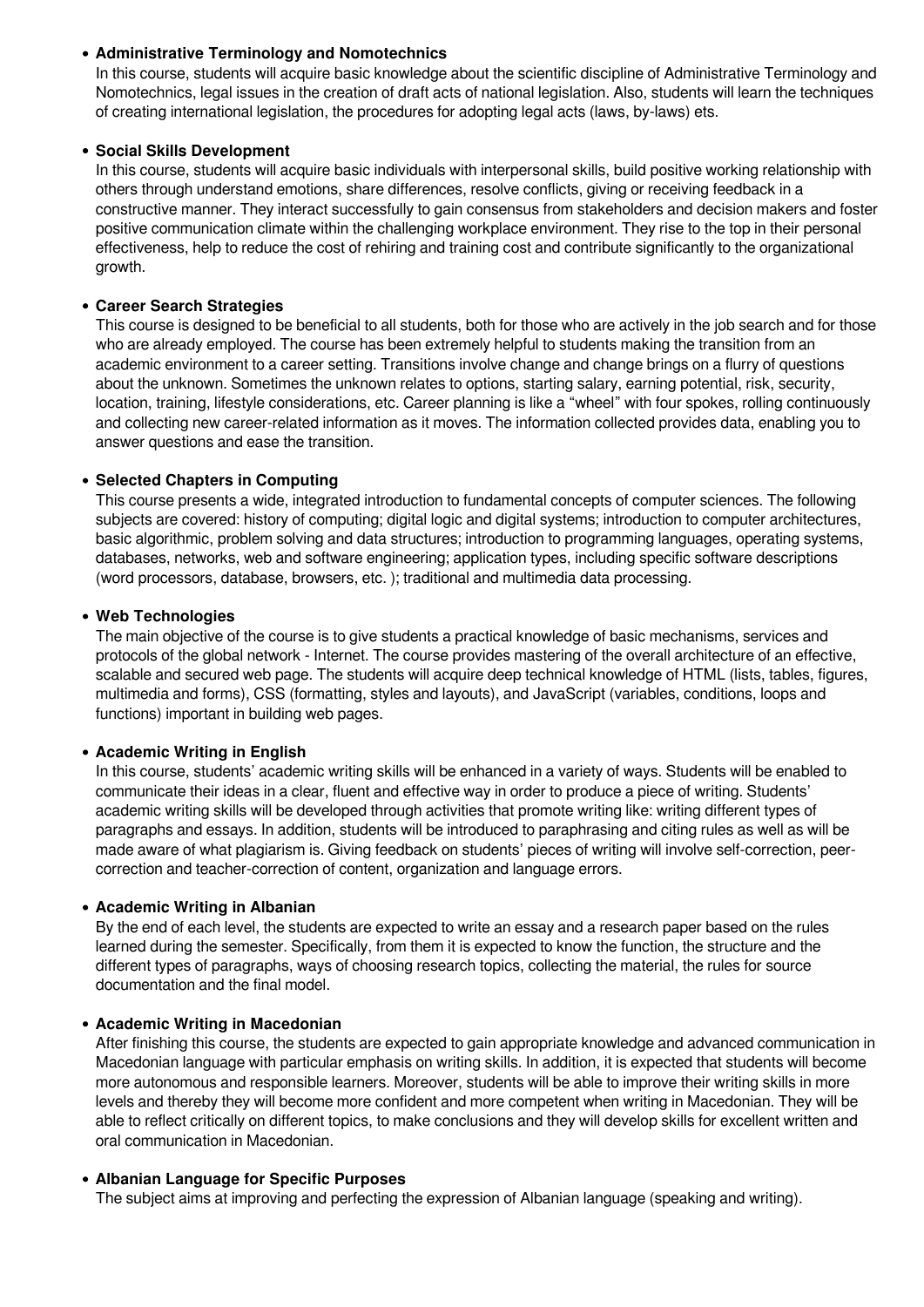Specifically, the course aims to introduce students to specific terms, the possibilities of its use, with the most common errors in daily speech, but also for communication in specific circumstances. The students will learn about the conditions in which the rules work, so they can use them not only for tasks related to the subject but also in their future profession.

#### **Practical English Grammar**

This course is intended mainly for intermediate and upper-intermediate students, students who have already studied the basic grammar of English. It concentrates on those structures which the named students want to use, but which often cause difficulty. It can serve both as a basis for revision and as a means for practising new structures. While students expect and need to learn formal rules of a language, it is crucial that they also practice new structures in a variety of contexts in order to internalize and master them. To this end, this course provides an abundance of both controlled and communicative exercises so that students can bridge the gap between knowing grammatical structures and using them.

## **Conversational English**

Conversational English is a one semester course designed for intermediate-level English speakers and above, and will be available to students in all semesters. English is an international language that facilitates communication in a variety of contexts around the world, ranging from business meetings and transactions to casual conversations between friends and interactions during travel. Conversational English will build students' listening and speaking skills, providing grammar, vocabulary, pronunciation, and fluency practice needed for common types of spoken English interactions. This course will cover topics related to professional conversation, casual conversation, and everyday interactions, providing students with conversational confidence in a variety of contexts. Professional conversation will include formal and polite varieties of speech used in contexts such as work meetings or discussions with colleagues. Casual conversation will include practice with language used while socializing with friends or family and other informal situations and will include slang and informal speech. Everyday interactions will include conversations at stores, during travel, and asking for or providing assistance. Methods of learning will focus on practice and will include listening activities, dialogues, role-plays and simulations, debates, and discussions.

## **Digital and Online Literacy**

Digital and Online Literacy is a one-semester course meeting 3 class hours per week, offered in the undergraduate studies. The course is designed according to students' needs and it includes a number of 21st century skills related to using technology appropriately and effectively. The course will encompass the three categories of the 21st century skills. By the end of the course students will be able to search for and access online information successfully using variety of digital tools, critically evaluate the reliability of online resources and distinguishing between credible and untrustworthy sources, demonstrate understanding of ethical issues related to academic context, understand proper referencing in order to avoid plagiarism, learn how to effectively communicate in a professional manner, understand the basics of being safe online and the positive and negative aspects of creating an online identity, investigate cyber bullying and identify possible solutions for reducing online harassment.

#### **Consumer Protection**

Aims of the course: The main goal is for students to become familiar with the concepts, Sources, Relationship with other branches of law, Entities (natural and legal persons), Legal institutes for consumer protection, protection through the application of liability due to physical defects in the item, protection of legal deficiencies in the item, protection of normal functioning the welding, by the use of administrative networks by administrative bodies, protection by setting standards, protection through private legal measures, consumer protection procedures.

#### **Trade Law**

Aims of the course: The main goal is for students to become familiar with the entities of commercial law (trader, sole proprietor, trade companies), connection of trade companies, termination of trade companies (liquidation and bankruptcy), trade agreements, industrial property rights, securities).

#### **Domestic Violence**

Aims of the course: Domestic violence is a social phenomenon of wide scale and widespread in contemporary society. It is present in all states and societies regardless of their development and emancipation. Immune to this phenomenon is neither our country nor the region in which we live. Therefore, law students through this course gain knowledge of what is domestic violence, the forms in which it is manifested, the legal arrangements in the country, the region and the international sphere as well as the ways of preventing it. Through this course, students at the end of the course will be able to identify domestic violence, identify criminal offenses that are incriminated in the Criminal Code as domestic violence, and develop critical thinking about this problematic. This course enables the future jurisdiction to handle issues of this sphere of high sensitivity as well as to provide the most adequate assistance and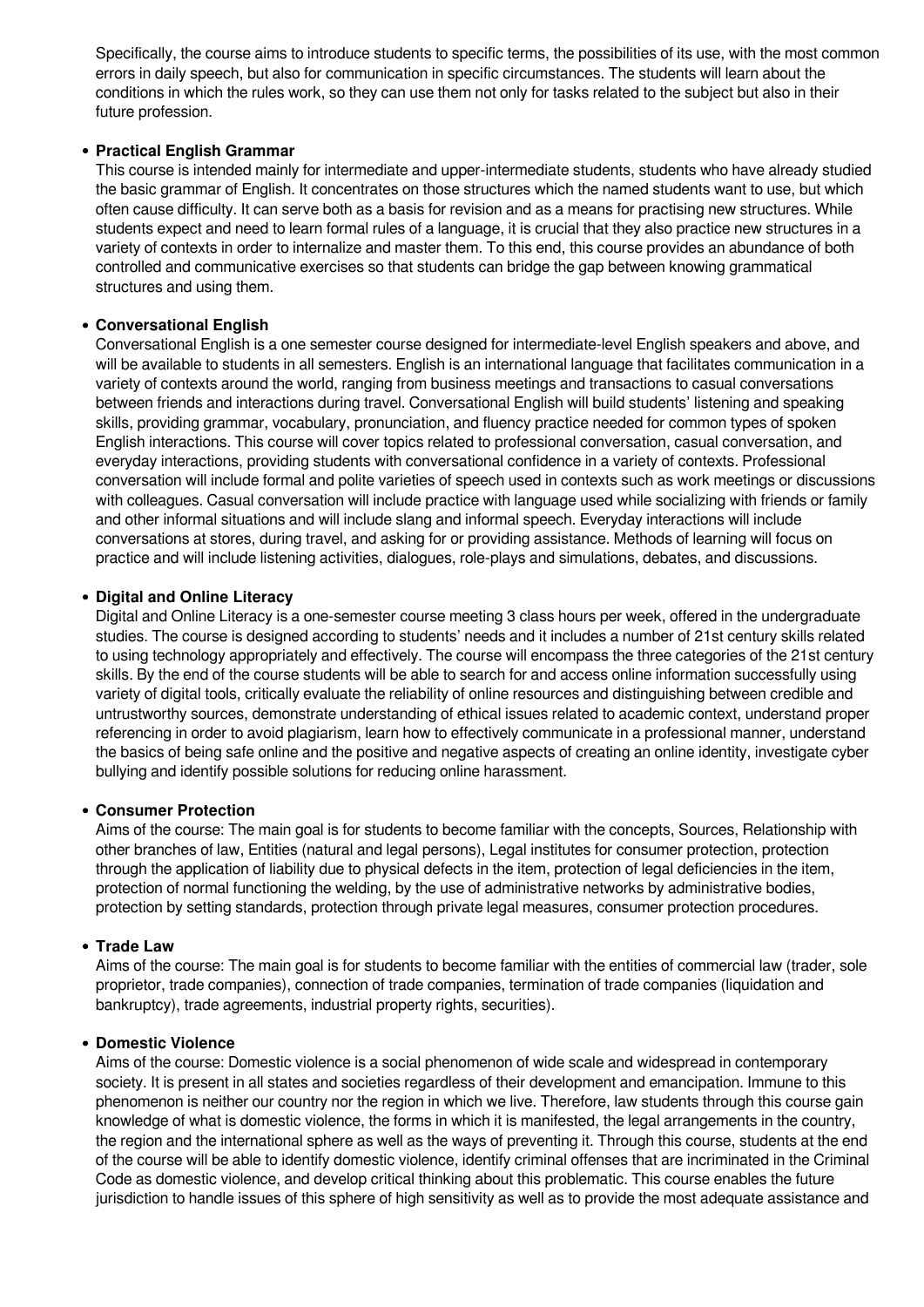protection for the victims of these criminal offenses in the exercise of his future profession as a judge, prosecutor or lawyer.

#### **Cyber Security**

Aims of the course: Cyber security in context will explore the most important elements that shape the playing field on which cyber security problems emerge and are managed. The course will emphasize how ethical, legal, and economic frameworks enable and constrain security technologies and policies. It will introduce some of the most important macro-elements (such as national security considerations and the interests of nation-states) and microelements (such as behavioral insights into how people understand and interact with security features). Specific topics include policy-making (on the national, international, and organizational level), legal frameworks (including duties of security, privacy issues, law enforcement access issues, computer hacking, and economic/military espionage), standards making, and the roles of users, government, and industry.

#### **Social Media and the Law**

Aims of the course: By the end of the semester students will be able to:identify their individual rights, specifically those who refer to social media; describe the ways in which new communication technologies are reshaping, and continue to influence, national and international legal order; develop a picture of how social media, internet, television and other communication technologies affect our understandings of law and justice; classify legal issues that companies from different industries may face when integrating social media into their business practices; to recognize the potential positive and negative consequences of their personal presence in the media.

#### **Business Communication**

The purpose of this course is to introduce students to the concepts of business communication. This course is an attempt to improve students' communication skills with theoretical indicators and first of all with practical demonstrations of the right way of communication in an organizational environment with employees and managers, as well as holding meetings, interviewing, how to respond during the interview, negotiation and motivation of everyone in their circle.

#### **Leadership and Organizational Development**

The course aims to enable students to identify how leaders and managers are developing and implementing the achievement of the mission and vision of an organization in the public sector; develop values required for long-term success and their application through appropriate activities and habits; how leaders and managers are personally involved in providing assurance that the systems for managing the organization will be developed and implemented. Also, about how the organization implements its mission and vision through a clear strategy based on the views of all interested parties, supported by all relevant policies, plans, goals and processes.

#### **Communication Skills**

The course Communication Skills is designed to enable students to practically apply interpersonal communication. Students will have the opportunity to learn interpersonal skills (such as perception, listening, verbal and non-verbal communication); public speaking (such as organization, delivery and the basics of writing public speeches) and small group communication (such as leadership, self-confidence and listening). The course will also focus on providing basic knowledge and understanding of the job hunting process through written and oral communication by doing tasks such as writing a resume and a cover letter, conducting interview simulations etc.

#### **Critical Thinking Development**

Students identify and use critical thinking skills, processes and techniques that will assist them in their careers and personal lives. Students develop their ability to investigate and evaluate thinking from different viewpoints and synthesize their own positions based on the evidence available. Also, students practice techniques that enable them to maximize the results they create in any long-term learning experience, while identifying, analyzing and formulating solutions to problems as they arise. They will develop critical thinking strategies and apply them to reading, writing, and listening. Students will apply questioning strategies, engage in reflective thinking, problem-solving, and testing arguments.

#### **Public Relations and New Media**

The course focuses on the development of those communication skills and techniques that are essential for effective functioning in the era of globalization. Students will elaborate the process of globalization, social, political, economic and cultural aspects of modern phenomenon, the consequences and impacts in the communication sphere marked an era of postmodernism, particularly the impact of new social media, their structure, Multi-language functions of social networks, the effects and consequences in the modern world communication realities.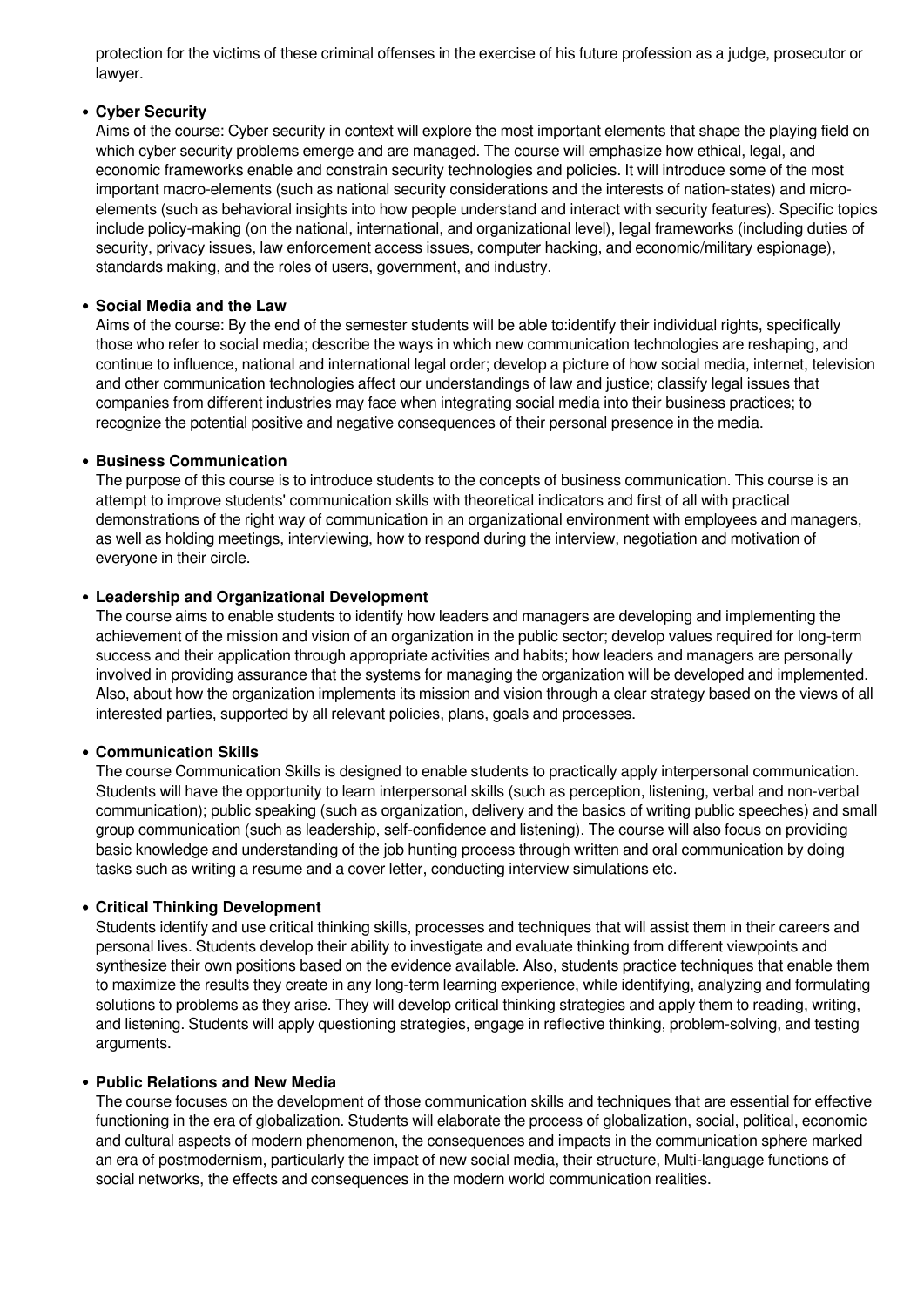## **English for Information Technology 1**

This course is offered with the aim of improving the four main language skills such as reading, writing, listening and speaking in the content-specific area as well as revision and advancement of selected intermediate and upperintermediate grammatical items and vocabulary in the field of computer sciences and technologies. This is done to enable students to comprehend more complicated texts in the mentioned area and enable them to communicate fluently with colleagues and experts in the field. Special attention is paid to the use of authentic materials in order to follow the latest trends and achievements in this field.

## **English for Information Technology 2**

This course is offered with the aim of improving the four main language skills such as reading, writing, listening and speaking in the content-specific area as well as revision and advancement of selected intermediate and upperintermediate grammatical items and vocabulary in the field of computer sciences and technologies. This is done to enable students to comprehend more complicated texts in the mentioned area and enable them to communicate fluently with colleagues and experts in the field. Special attention is paid to the use of authentic materials in order to follow the latest trends and achievements in this field.

#### **Introduction to Information Systems**

Aims of the course program: 1. To learn the basic concepts and the terminology of Information Systems: a. Basic Information Systems concepts: hardware, software, networks; b. E-World: e-business and e-commerce; c. Developing Processes; 2. To learn about the Information Systems and technologies that improve business values and various processes inside organizations; 3. To apply IS concepts with various managing disciplines, during analysis, interpretation, assessments and decisions; 4. To understand the process of redesigning organizations using information systems; 5. To describe the role of information systems in decision making; 6. To examine information security, ethical, and social issues; 7. To be familiar with the Internet, electronic commerce, and e-business; 8. To prepare students to work on small scale projects, individual or group work, who by nature could fall into these categories: case studies, scientific research project, development projects or internship projects;

#### **Advanced Programming in .NET**

This course aims to provide students with the necessary knowledge and practice of programming .NET applications. The different concepts covered are: - The basics of .NET programming (variables, types, conditions, loops, etc.); - Windows Forms applications, manipulating files, database access technologies and concepts (connections, commands, data readers, etc.); - ORM systems; - Development of web and mobile applications; - Reporting with Crystal Reports and Microsoft Reports; - Creating installation packages and software distribution methods;

#### **Programming in Java**

Aims of the course program: To provide students regarding Java programming language with a deep, critical and systematic understanding of the principles and techniques for programming effective software applications. This course introduces fundamental structures and object-oriented programming concepts and techniques, using Java, and it is intended for all who plan to use computer programming in their studies and careers.

#### **Multimedia System**

Aims of the course program: At the end of the semester, the student will be able to do the following: - Explain multimedia concepts such as the elements and principles of design, color theory, and compression schemes; - Demonstrate knowledge and skills in the use of software for graphics (Adobe Photoshop), video (Adobe Premiere), and animation (Adobe Flash) through exercises and projects; - Plan, design, develop and evaluate multimedia applications and their elements;

#### **Introduction to Cryptography**

Aims of the course program: Cryptography provides important tools for ensuring the privacy, authenticity, and integrity of the increasingly sensitive information involved in modern digital systems. Nowadays, core cryptographic tools, including encryption, message authentication codes, digital signature, key agreement protocols, etc., are used behind millions of daily on-line transactions. In this course, we will unveil some of the "magic" of cryptography. Modern Cryptography uses mathematical language to precisely pin down elusive security goals, design primitives and protocols to achieve these goals, and validate the security of designed primitives and protocols using mathematical proofs based on clearly stated hardness assumptions. Therefore, to learn cryptography, it is essential to understand its mathematical underpinning. In this class, we will see the inner-working of cryptography for several core cryptographic tools, from encryption, to message authentication codes, hash functions, digital signatures, etc.

#### **Numerical Computations**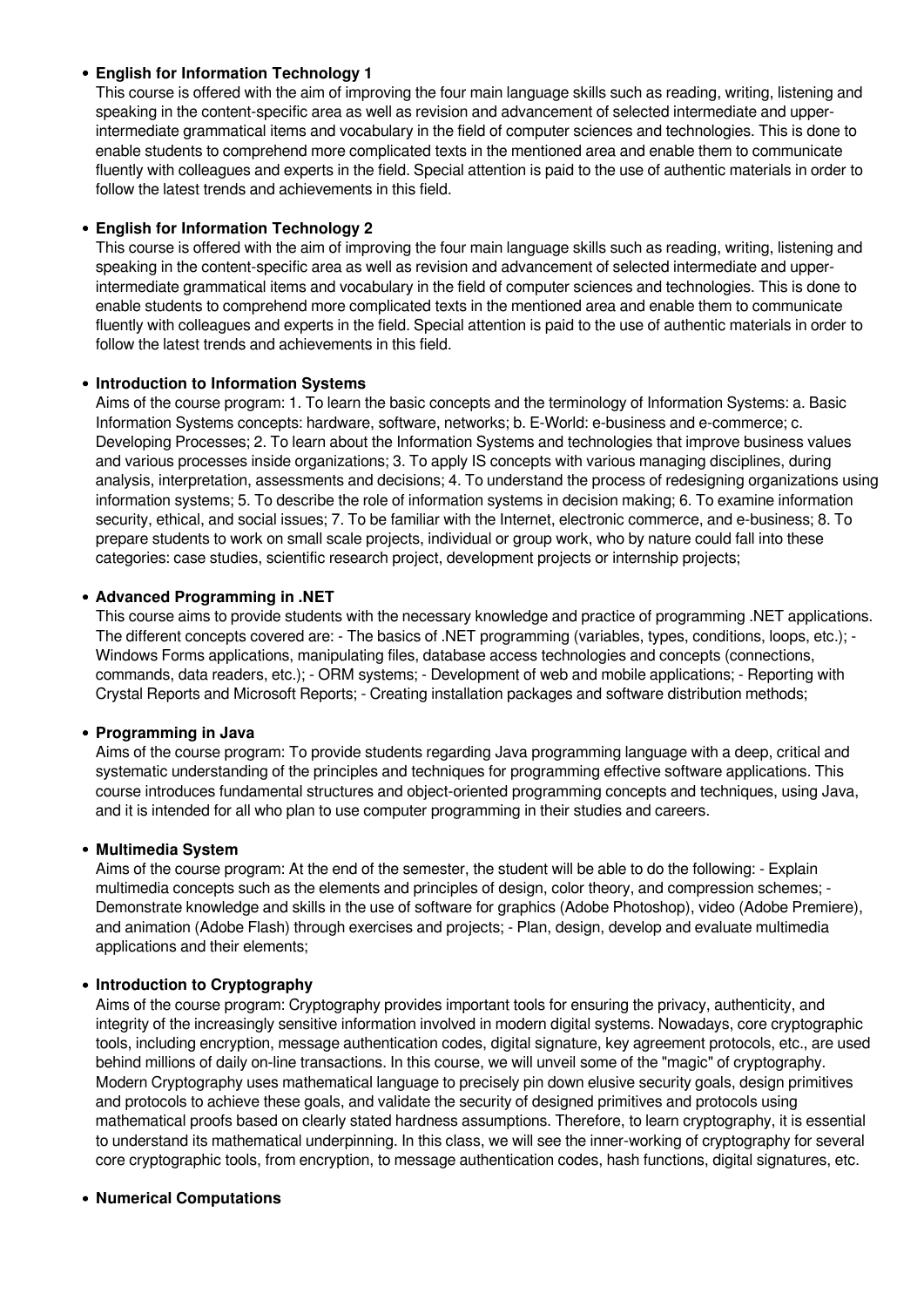This course is designed to equip students with the basic concepts and methods of numerical calculations. The primary intent is to provide students with a sound introduction to the numerical methods. They have big application in solving different problems which can be solved just by using the computers, therefore, solving numerical problems will help students not just to apply them in different other areas, but simply it will help them to become better computer scientists. After e brief look at the ways numbers are placed and manipulated in computers we will deal with fundamental computational problems, such are solving the equations, system of equations followed by an approximation theory. We will deal with the accuracy of numerical solutions and also the aim is to evaluate the functions, numerical differentiation and integration.

#### **Programming Mobile Devices**

This course will cover the basic concepts of designing applications for interactive mobile devices. The goal is for students to learn how to write clear and efficient, personal and business applications using a large spectrum of programming techniques.

#### **Game Programming**

The goal of this course is to introduce the principles of developing computer games, focusing on games that can be played on web browsers. The students will learn how to create objects, to animate them, to introduce sounds and other techniques used in games. The course will also cover the design of interactive games that can receive user input through keyboard, mouse or similar peripheral elements. The students will also learn about the introduction of basic artificial intelligence. All these techniques will be practiced with the development of popular games.

#### **Introduction Artificial Intelligence**

Aims of the course: Introduction to the basics of artificial intelligence, intelligent agents, techniques for presenting knowledge and intelligent search and decision-making, game theory, formal logic, probability and logical reasoning systems, learning by observation, training of neurons and learning stimulation. Also, students will be familiar with the basic concepts of LISP.

#### **Introduction to Parallel Processing**

Aims of the course: This course is intended for students interested in the efficient use of modern parallel systems ranging from multi-core processors to large-scale distributed memory clusters. The course covers theoretical principles of parallel computing as well as different parallel programming techniques. It begins with a survey of common parallel architectures and types of parallelism, and follows with an overview of formal approaches to assess scalability and efficiency of parallel algorithms and their implementations. In the second part, the course focus is on selected parallel programming techniques and APIs, including shared address space, many-core accelerators, distributed memory clusters and big data analytics platforms. Each component of the course involves solving practical problems on a corresponding parallel architecture.

#### **Е-commerce**

Aims of the course: - To learn the basic concepts and the terminology of e-commerce: ● The history of e-commerce ● E-World: e-business and e-commerce ● Business Models for e-commerce ● Online payment systems ● Online Marketing ● E-infrastructures - To learn about the core technologies that are mandatory to run e-commerce nowadays, including servers, software, Internet connections, payment gateways and their security, cookies, etc. - To apply e-commerce concepts and theory in practice by doing appropriate analysis on business models and technologies and making decisions on the most appropriate solutions. - To understand the process of creating a web shop and connecting it with the payment gateways. - To be able to put the idea on paper, create business model and prepare the finances. - To be able to differentiate various online marketing tools and be able to apply some of them in practice. - To examine information security, ethical, and social issues and know how to address specific issues. - To be familiar with the Internet and Cloud computing.

#### **Computer Network Management**

This course provides knowledge about Simple Network Management Protocol (SNMP) and Open Systems Interconnection (OSI) standards and technologies for managing networks. The course covers various aspects of network management, including features, equipment, communication protocols, processes and methodology. The subject also provides students with knowledge about specific products and technologies based on these standards which are used for practical network management solutions.

#### **NoSQL Databases**

Relational database systems have been dominant in the market for over forty years, and remain so today. However, the emergence of distributed and cloud computing, as well as the increasing need for storage of large datasets (i.e., big data, such as human genome, Google search engine, social media data, Large Hadron Collider, etc.), have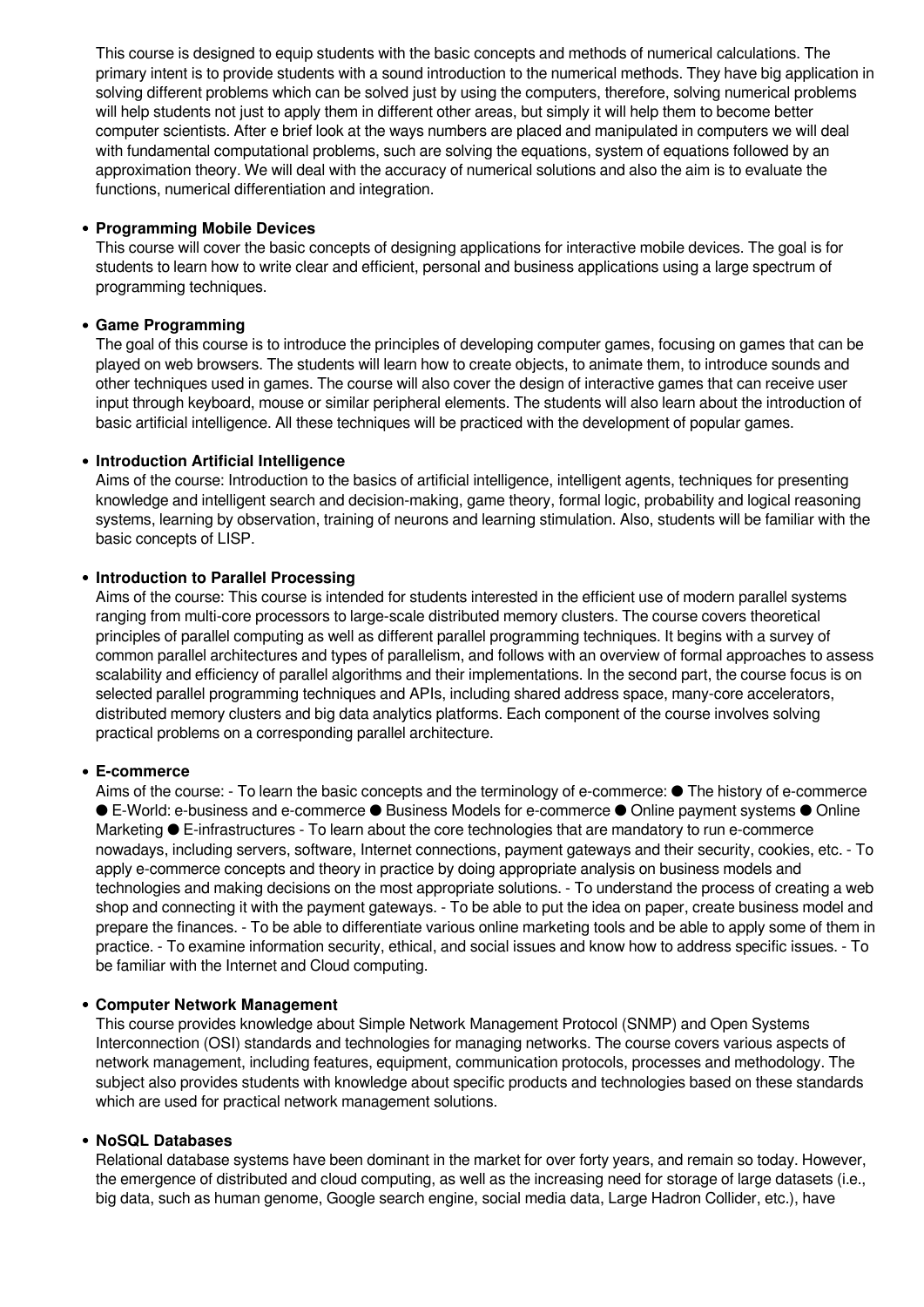created the need for alternate data storage solutions. A number of different models / database management systems have been developed, that as a group are being referred to as NoSQL databases. A number of large, well-known companies use such databases, including Google, Amazon, Facebook, Twitter, Adobe, MTV, LexisNexis, the New York Times, Forbes and Netflix. This course will explore the origins of NoSQL databases and the characteristics that distinguish them from traditional relational databases. Core concepts of NoSQL databases will be presented, followed by an exploration of how different database technologies implement these core concepts. Each of the four main NoSQL data models (key-value, column family, document, and graph) will be analyzed. Also for each of those will be highlighted the business needs that drive the development and use of each database. Finally, we will present criteria that decision makers should consider when choosing between relational and non-relational databases and techniques for selecting the NoSQL database that best addresses specific use cases.

#### **Mobile and Wireless Networks**

This course aims providing insight and knowledge about architectures and protocols for mobile and wireless communication. Topics ranging from physical layer to application layer covering specifically the mobile and wireless networking fields. The topics on the subject include: Wireless WANs and MANs, Wireless Internet, Wireless AdHoc Networks and protocols, Wireless Hybrid Networks and recent advances in Wireless and Mobile Networks. Application, design, performance analysis and development of mobile and wireless systems are investigated.

#### **Computer Ethics**

Aims of the course program: - to develop an understanding of the relationship between computing, technological change, society and the law; - to emphasise the powerful role that computers and computer professionals play in the technological society; - to provide an understanding of legal areas which are relevant to the discipline of computing; to provide an understanding of ethical concepts that are important to computer users and professionals; - to give experience in the consideration of ethical matters and solving ethical dilemmas.

#### **Introduction to Semantic Web**

This course will give an introduction to Semantic Web technologies and their applications. The crux of the matter Semantic Web is in semantic representation and reasoning of data using ontologies. The main focus will be around different aspects of Ontology representation, creation, design, reasoning, programming and applications throughout the course. Topics covered will include: Basics of data representation through XML, Basics of resource description with Resource Description Framework (RDF) and RDFS, knowledge representation with Web Ontology Language (OWL) as well as basic tools for ontology engineering.

#### **Business Analytics**

The aim of this program is for students to gain an understanding of how to use business analytics to formulate and solve business problems and to support managerial decision making. Students will become familiar with the processes needed to develop, report, and analyze business data. Furthermore they will learn how to use and apply software tools in order to solve business problems.

#### **Parallel Programming**

For the past several decades the demand for high performances was addressed to the increase of the clock speed. Over the last decade, the regular clock speed increase starts to become infeasible and it starts to be replaced with more processing units with smaller clock speed. Today, almost all performance increases of recent processors come from more parallelism rather than clock speed increases. The shift toward parallelism affects the use of computer and specially computer programming. The goal of this subject is to introduce the students to the foundations of parallel programming including the parallel computer architectures, principles of parallel algorithm design, analytical modeling of parallel programs, programming models for shared- and distributed-memory systems. The course covers programming on multicore hardware, shared-memory programming models, message passing programming models used for cluster computing, data-parallel programming models for GPUs, and problem-solving on large-scale clusters using MapReduce.

#### **IT Professional Ethics**

This course provides a comprehensive overview of the current ethical issues in Information Technology (IT) use. It examines an array of long-standing and emerging issues facing IT users ranging from free speech, privacy, intellectual property, hacking, and the digital divide, to ethics in social networking and online communities. The course discusses the ethical dilemmas and responsibilities of IT professionals, and promotes the critical examination and a responsible usage of IT.

#### **Computer Logic Design and Simulation**

This course provides a modern introduction to logic design and the basic building blocks used in digital systems, in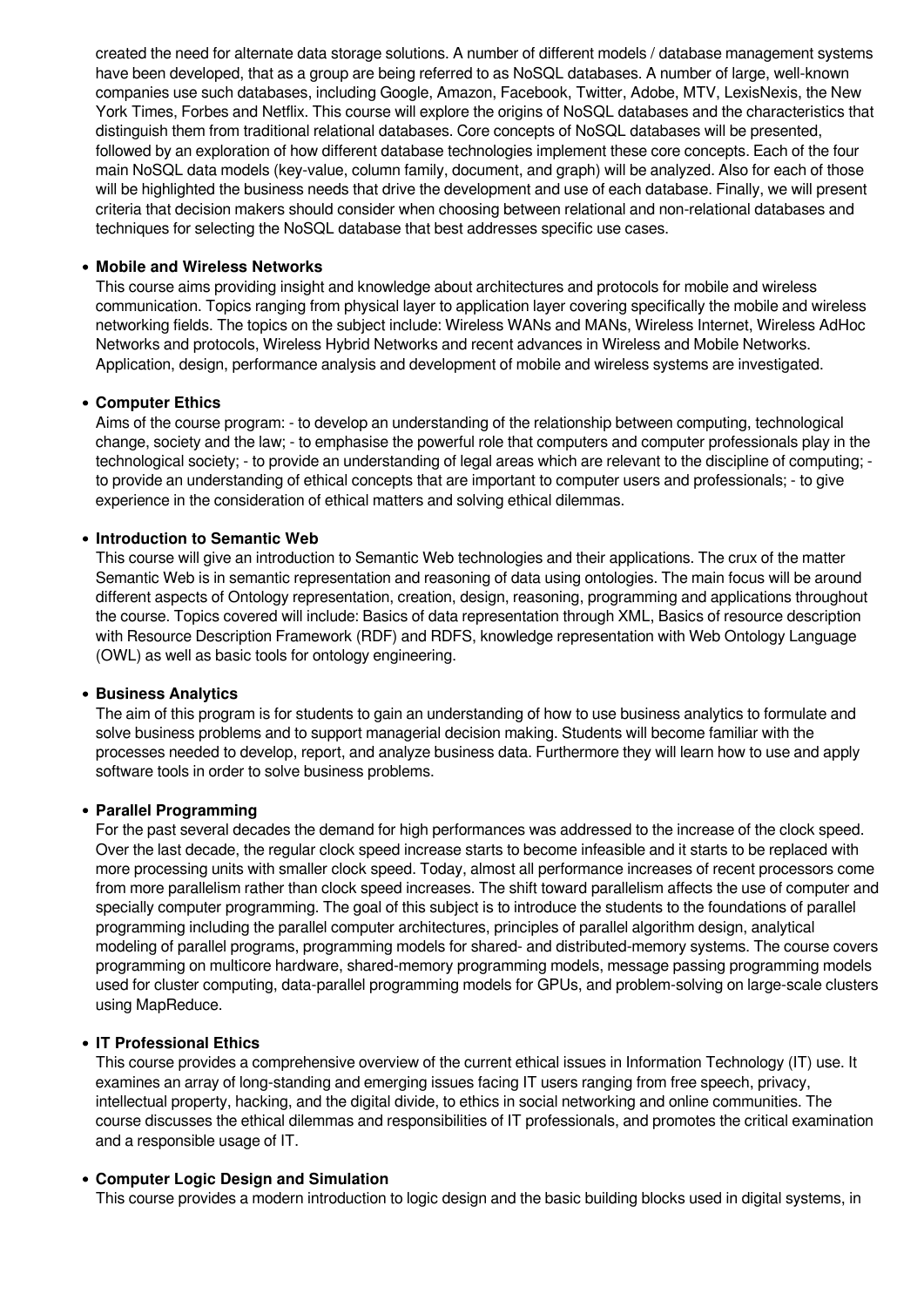particular digital computers. It starts with a discussion of combinational logic: logic gates, minimization techniques, arithmetic circuits, and modern logic devices such as field programmable logic gates. The second part of the course deals with sequential circuits: flip-flops, analysis and synthesis of sequential circuits, and case studies, including counters, registers, and random access memories.

## **Compilers**

This course aims to provide students with theoretical and practical knowledge on constructing compilers. It covers the main concepts used in compilers such as lexical and syntactical parsing, analysis of the program and code generation and optimization techniques. Students will be introduced to different tools that are used to build compilers. By the end of this course, students should be able to implement a simple compiler for a restrained general-purpose language.

## **Digital Circiuits**

The aim of the module is to introduce the students to the topics that include combinational and sequential circuit analysis and design, digital circuit design optimization methods using random logic gates, multiplexers, decoders, registers, counters and programmable logic arrays.

## **Internet Technologies**

The main objective of the course is to give students a practical knowledge of basic mechanisms, services and protocols of the global network - Internet. The course provides mastering of the overall architecture of an effective, scalable and secured web page. Sstudents will acquire deep technical knowledge of XML, XHTML (lists, tables, figures, multimedia and forms), CSS (formatting, styles and layouts), and JavaScript (variables, conditions, loops and functions).

## **Human - Computer Interaction**

This course aims to enable students with knowledge of the theory and practice in software development related to the communication between humans and computers, with the goal of creating usable application interfaces. The course deals with the psycho-motor aspects that influence the way people communicate with machines. Through concrete examples of user interfaces, students should understand the principles and be able to apply them while designing their applications.

#### **Web Programming**

This course covers the design and development of web applications including both server-side and client-side programming. The course also deals with the design of databases for the web, web programming languages, data integration in web applications.

#### **Computer Graphics**

This course introduces the basic concepts of computer graphics theory, linear algebra and usage of OpenGL API. Previous knowledge of C/C++ programming languages, which will be nessecary in the exercises throughout this course, is recommended. Some knowledge of geometry and trigonometry is also recommended as well as some knowledge on linear algebra, vectors and matrices. In this course, topics regarding Computer Graphics will be covered such as: Transformations and matrices, basic concepts regarding viewports, viewing planes and framebuffer, ideas about anti-aliasing, texture mapping, the usage of cameras and light as well as some techniques and algorithms for implementing the above mentioned concepts.

#### **Software Testing and Analysis**

Software plays an important role in our daily activities, often providing critical services to end users. It is important to ensure that these systems function as they are intended with a high degree of quality. Software testing and program analysis are two techniques that are widely used to ensure the software quality. These techniques are used by developers in order to validate, verify, and evaluate the quality of software produced during the software engineering process. This course aims to provide students with advanced knowledge of the techniques used in software testing and program analysis. Students will gain an understanding of the concepts and theories that underlie these techniques. Students will also learn to use existing popular tools that support testing and analysis tasks and will be exposed to new research in the area.

#### **Internet of things**

This course provides a general introduction to the emerging concept of the "Internet of Things" and an overview of its stack of enabling technologies, spanning from sensors and actuators near the user or environment end to the cyberphysical systems that provide governing intelligence, via the Cloud that caters for virtually ubiquitous connectivity. This course brings together the next two big things, Semantic Web (Web 3.0) and the Internet of Things. The course